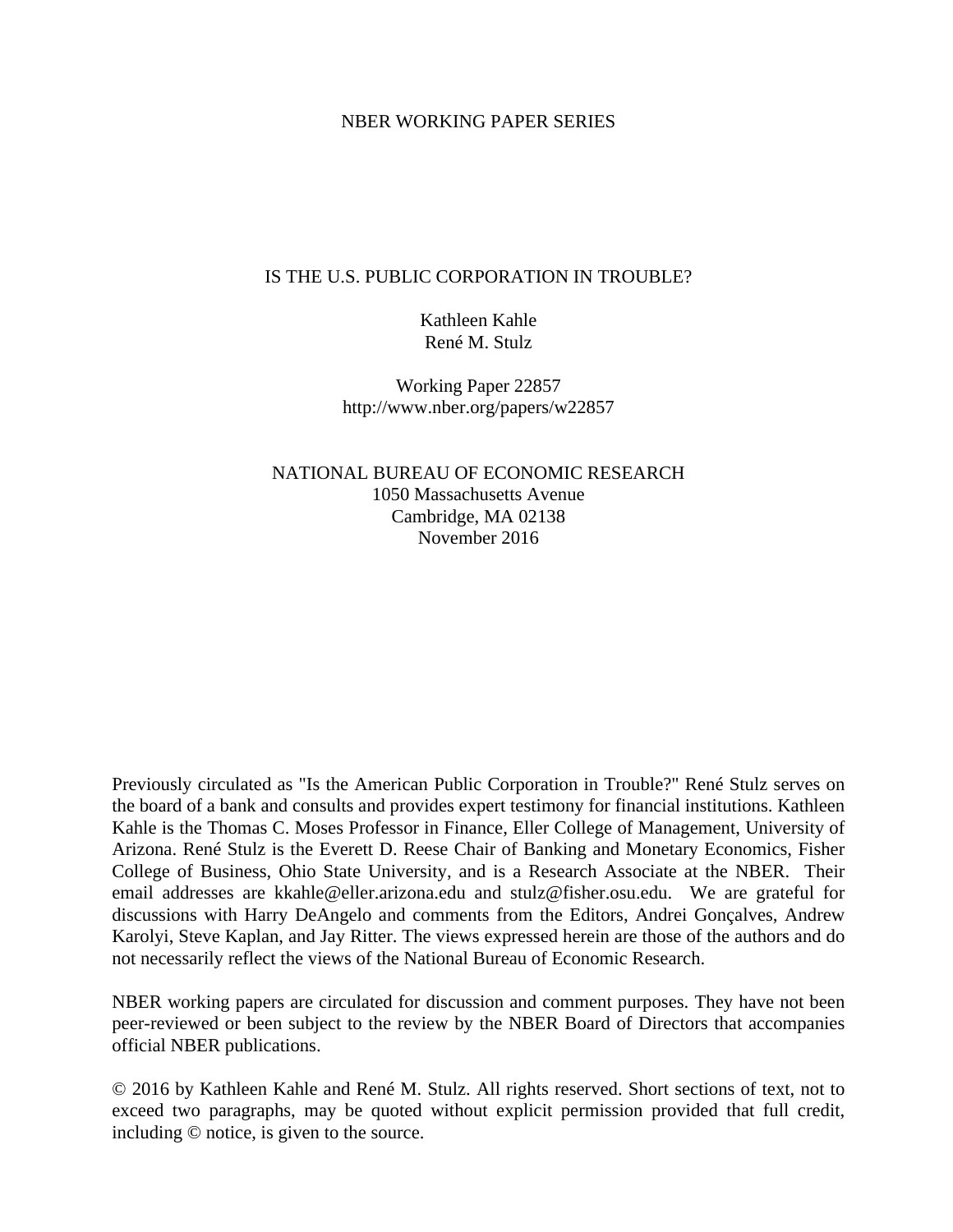Is the U.S. public corporation in trouble? Kathleen Kahle and René M. Stulz NBER Working Paper No. 22857 November 2016, Revised May 2017 JEL No. D22,G24,G30

## **ABSTRACT**

We examine the current state of the U.S. public corporation and how it has evolved over the last 40 years. After falling by 50 percent since its peak in 1997, the number of public corporations is now smaller than 40 years ago. These corporations are now much larger and over the last twenty years have become much older; they invest differently, as the average firm invests more in R&D than it spends on capital expenditures; and compared to the 1990s, the ratio of investment to assets is lower, especially for large firms. Public firms have record high cash holdings and, in most recent years, the average firm has more cash than long-term debt. Measuring profitability by the ratio of earnings to assets, the average firm is less profitable, but that is driven by smaller firms. Earnings of public firms have become more concentrated – the top 200 firms in profits earn as much as all public firms combined. Firms' total payouts to shareholders as a percent of earnings are at record levels. Possible explanations for the current state of the public corporation include a decrease in the net benefits of being a public company, changes in financial intermediation, technological change, globalization, and consolidation through mergers.

Kathleen Kahle McClelland Hall P.O. Box 210108 Tucson , AZ 85721-0108 kkahle@eller.arizona.edu

René M. Stulz The Ohio State University Fisher College of Business 806A Fisher Hall Columbus, OH 43210-1144 and NBER stulz@cob.osu.edu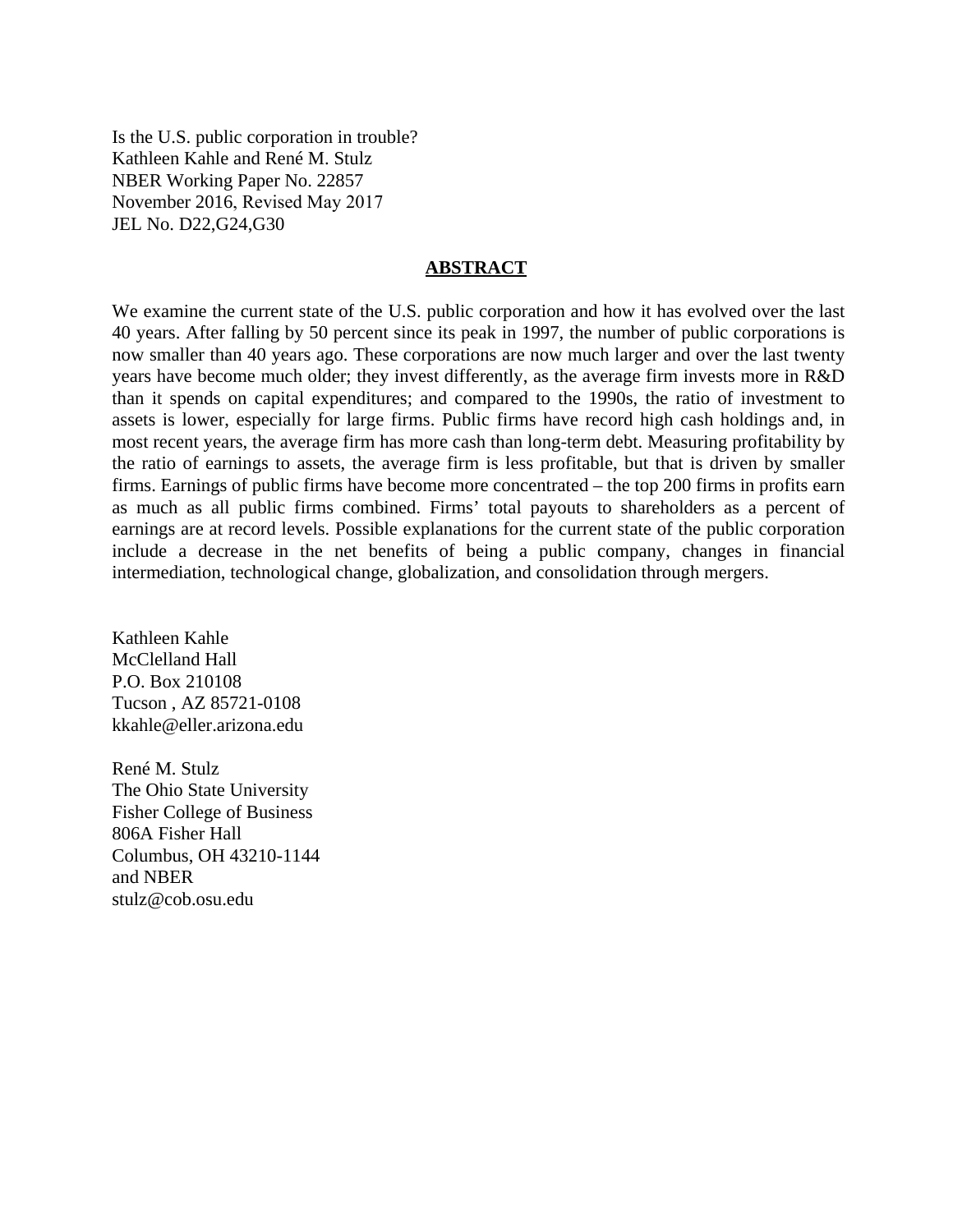In his famous 1989 *Harvard Business Review* article titled "Eclipse of the public corporation," Jensen (1989) predicted the demise of the public corporation. He argued that public corporations are inefficient organizational forms because private firms financed by debt and private equity can resolve agency conflicts between investors and managers better than public firms. His prediction initially appeared to be invalid. The number of public firms increased sharply in the first half of the 1990s. However, the number of listed firms peaked in 1997 and has since fallen by half, such that there are fewer public corporations today than 40 years ago (Doidge, Karolyi, and Stulz, 2017). Does this fall vindicate Jensen's (1989) argument? Is the public corporation in trouble?

In this paper, we examine the evolution of U.S. public corporations over the last 40 years. Over this time period, U.S. public corporations experience massive changes. Not only are there fewer public corporations today than 40 years ago, but these corporations are very different. They are older and larger. They are in different industries. Their asset structure has changed, as they invest less in physical assets, but more in R&D. They finance themselves differently. They are less profitable on average, but profitability increases with size, so total profits of U.S. public corporations are higher. Total payouts to shareholders are higher, but these payouts now are often in the form of repurchases rather than dividends. Their shareholders are very different, as institutions now typically hold more than half the shares of large corporations.

To illustrate how U.S. public corporations have changed, we compare snapshots in 1975, 1995, and 2015. The variables we discuss are reported in Table 1 for these three years. These three snapshots correspond to the beginning and the end of our sample period, as well as a year in the middle that is close to the peak in the number of public corporations. In the following sections, we discuss each of the panels of Table 1: patterns in the number and age of listed firms, valuation, investment profitability, financing, ownership, and payout policy. We conclude with some thoughts about the meaning of these patterns for public firms in the United States.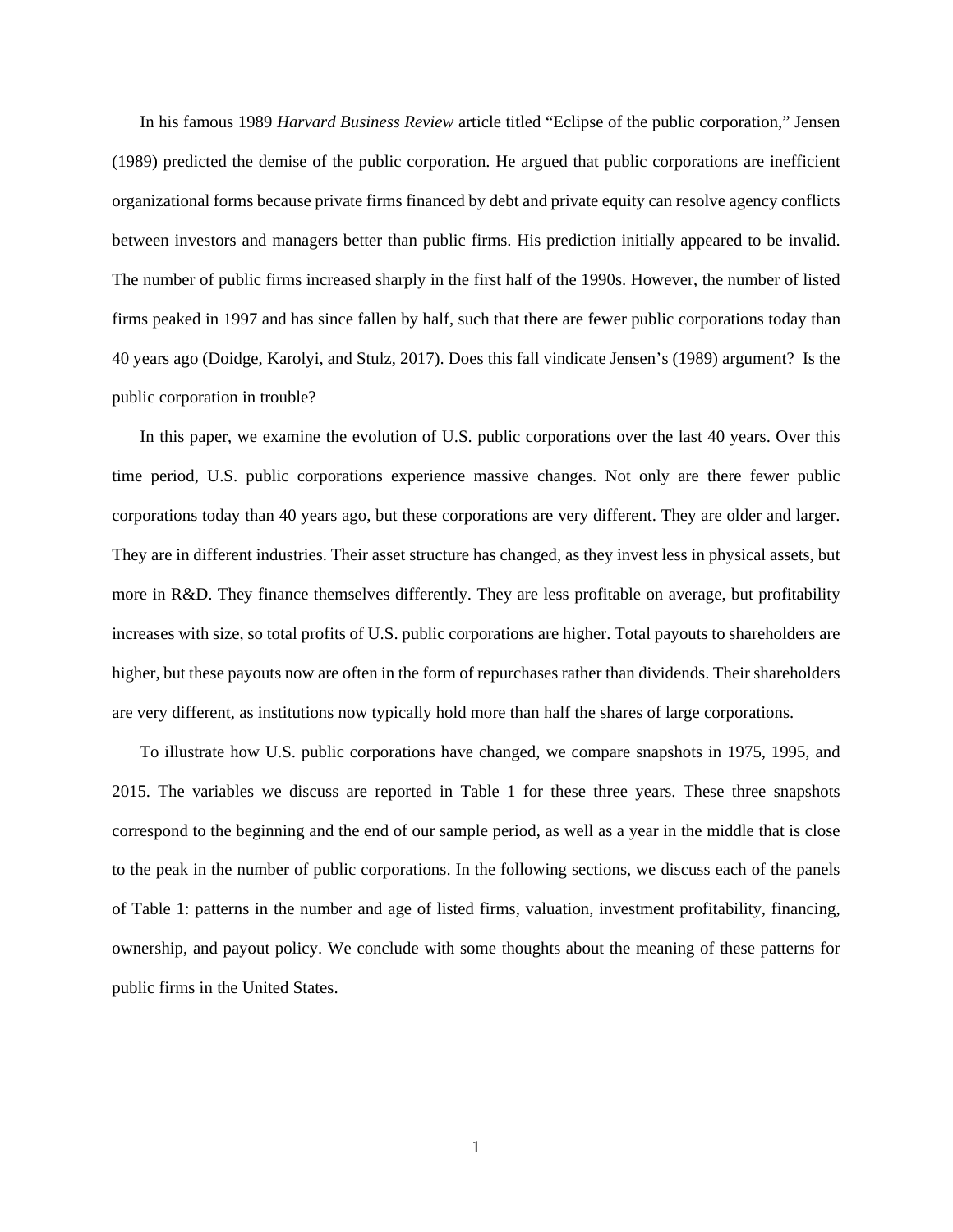#### **The Number and Age of Public Firms**

1

Figure 1 shows the evolution of the number of listings of U.S. firms from 1975 to 2015, including firms listed on the NYSE, Amex, and Nasdaq. In 1975, the U.S. economy had 4,819 listed firms, as shown in Table 1.<sup>1</sup> This number increased rather steadily until 1997, when it reached 7,507 listed firms. After that, the number fell rapidly until 2003 and then continued to fall at a slower pace, before leveling out around 2013. There are 3,766 listed firms in 2015, a number that is over 20 percent (1,053 firms) lower than 40 years ago. In 1975, the U.S. economy had 22.4 publicly listed firms per million inhabitants. In 2015, it has just 11.7 listed firms per million inhabitants.

Doidge, Karolyi, and Stulz (2017) document that, as a result of the decrease in the number of listed firms, the U.S. has developed a "listing gap" in that it has fewer listed firms than expected. Specifically, if the variables that explain the number of listings per capita worldwide - like dimensions of economic development and institutions - are used to predict the number of listed firms in the United States, the predicted number of listed firms is roughly equal to the actual number prior to 1999. However, the predicted number is more than double the actual number by 2012. In short, there was no listing gap in 1998, but the gap has grown steadily since then.

The steady decrease in the number of listed firms since 1997 has resulted from both low numbers of newly listed firms and high numbers of delists. The majority of new lists are due to initial public offerings (IPOs). However, the number of IPOs decreases dramatically after 2000, such that the average yearly number of IPOs after 2000 is roughly one-third of the average from 1980 to 2000 (Gao, Ritter, and Zhu, 2013; Doidge, Karolyi, and Stulz, 2013).

<sup>&</sup>lt;sup>1</sup> We use two main data sources for our analysis: CRSP and Compustat. From CRSP we obtain all U.S. firms (share codes 10 and 11) listed on the NYSE, AMEX, and Nasdaq, excluding investment funds and trusts (Standard Industrial Classification (SIC) codes 6722, 6726, 6798, and 6799). When examining Compustat data, we use the intersection of CRSP and Compustat firms. We examine firms listed on CRSP that are not covered by Compustat, and find that these firms account for 1-3 percent of the aggregate market capitalization of all listed firms.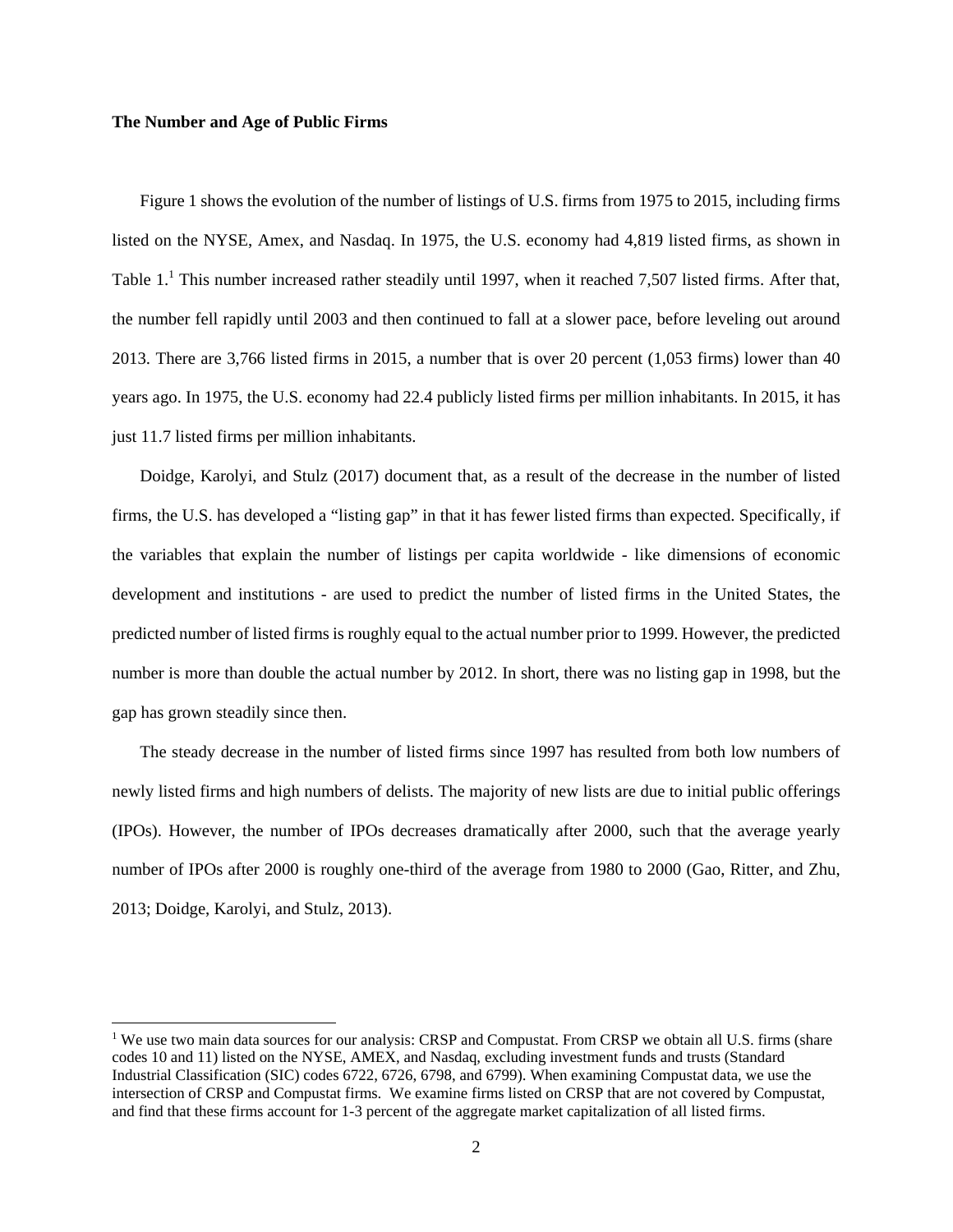The three main reasons for a public firm to delist are: 1) it no longer meets the listing requirements, which is typically due to financial distress, 2) it has been acquired, or 3) it voluntarily delists. Doidge, Karolyi, and Stulz (2017) find that mergers are the dominant reason for delisting since the listing peak. Firms that voluntarily delist can either keep trading over-the-counter or become private firms. The typical procedure for going private involves a small group of investors acquiring the outstanding shares, often in a leveraged buyout in which the investors finance the purchase largely with debt backed by the assets of the firm. Thus ownership concentration increases substantially compared to the public firm. Although leveraged buyouts of public companies are economically important (Kaplan and Stromberg, 2008), their contribution to the number of delists is small compared to the contribution of acquisitions. Leveraged buyouts of public firms are also a small fraction of the transactions undertaken by private equity funds, as most of these transactions involve private firms or divisions of public firms.

We also examine the evolution of firm age. There are two ways to measure the age of a firm: from the date of incorporation, or from when the firm went public. Hathaway and Litan (2014) study the age since incorporation for all U.S. firms, both private and public. They conclude that the increase in the older firms' share of economic activity is "a trend that has occurred in every state and metropolitan area, in every firm size category, and in each broad industrial sector." This aging trend is more dramatic among public firms than private firms. Unfortunately, it is difficult to assess the age since incorporation of public firms because public databases lack systematic information on the age of incorporation. Data for the age since listing is available, but this data has an important limitation too. Nasdaq firms were added to existing databases at the beginning of the 1970s and were given a listed age of 0 when they were added, even though these firms were already public. As a result, the average age since listing of 10.9 years in 1975 reported in Table 1 is biased downward. Despite this bias, the average age changes little over the next 20 years. In 1995, average age is 12.2 years. The reason for the relative stability of age from 1975 to 1995 is that the number of public firms increased, so the increase in age of the older firms was offset by the influx of young firms. However, from 1995 to 2015, the age of public firms increases to 18.4 years. Median age also increases in the last twenty years. The median age is 8 years in 1995, 6.3 years in 1997, and since then the median age has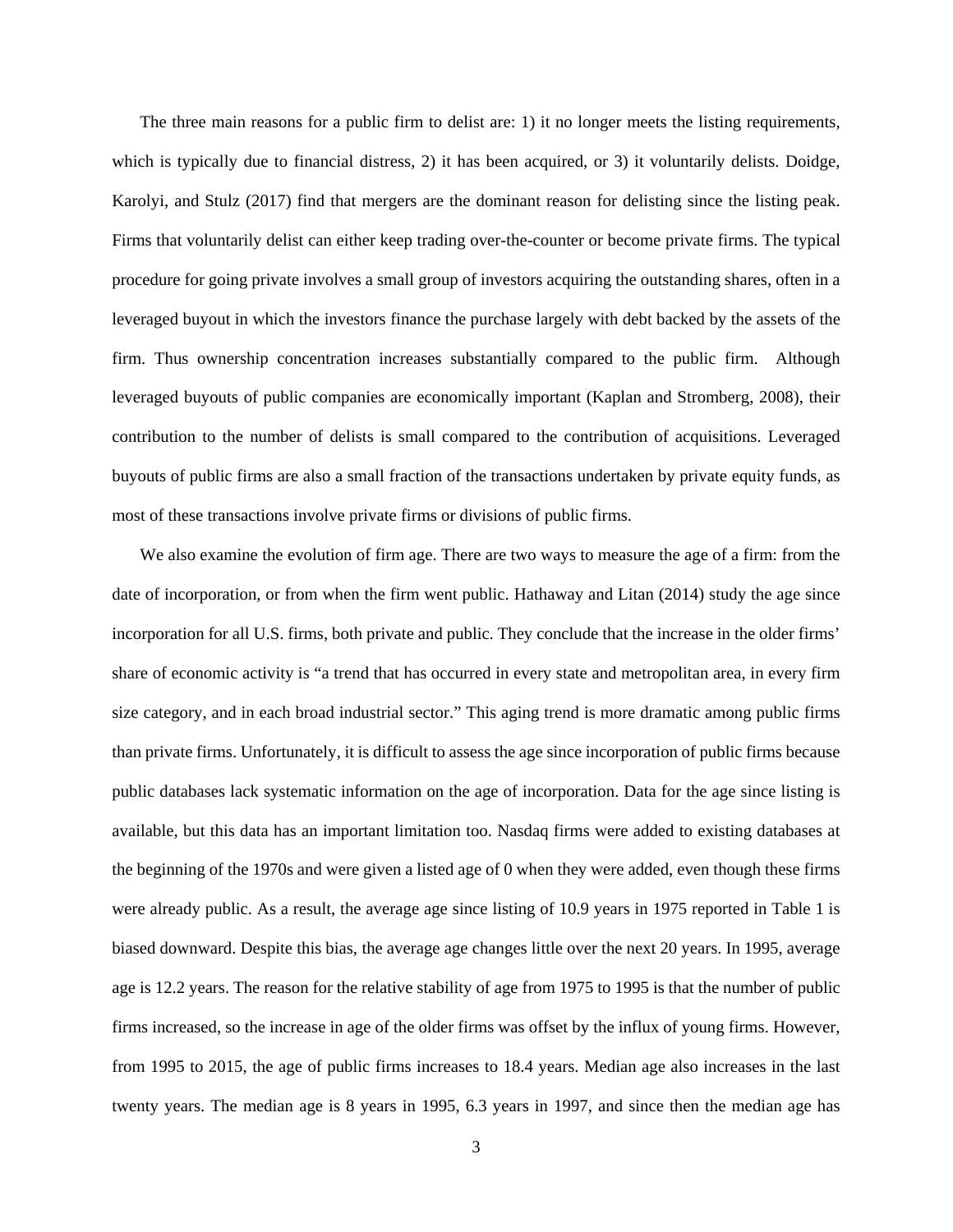increased by a factor of 2.5. The aging of U.S. public firms has implications for how these firms behave: for instance, Loderer, Stulz, and Walchli (2016) find that older firms innovate less and are more rigid.

### **Valuation and Concentration of Public Firms**

1

The aggregate market capitalization of listed firms in 2015 – the sum of the market value of all listed firms – is about seven times higher than in 1975 (expressed in 2015 dollars). However, the aggregate market capitalization does not evolve smoothly. In particular, between 1999 and 2015, the aggregate market capitalization of listed firms experiences two sharp drops. As illustrated by the bars in Figure 1, the aggregate market capitalization changes from about \$22 trillion at the peak of the dot-com bubble in 1999 to \$11 trillion in 2008 and then back to about \$22 trillion by 2015.

Many academic studies compare the aggregate market capitalization of stocks to GDP as a measure of financial development (as discussed in Levine, 1997). Table 1 shows that this ratio is higher in 2015 than either in 1995 or in 1975, but like market capitalization, this ratio is volatile. It is 38.4 percent in 1975, climbs to 78.0 percent in 1995, peaks at 153.5 percent in 1999, drops to 69.2 percent in 2008, and rises back to 116.2 percent in 2015. The ratio is 24 percent lower in 2015 than at its peak in 1999.

An often-used valuation ratio for firms is Tobin's q, the ratio of the market value of the firm's assets to the replacement cost of the assets. Using the market value of assets divided by the book value of assets as a proxy for Tobin's q, as is commonly done in corporate finance, $2$  Tobin's q is 2.14 at the peak of the dotcom bubble in 1999. In contrast, it is 0.77 in 1975, 1.73 in 1995, and 1.64 in 2015.

Whether we examine average or median firm market capitalization, firms have become larger since 1975. We first measure the average size of listed firms using market capitalization, again expressed in 2015 dollars. In 1975, the mean market capitalization is a bit more than one-tenth the mean market capitalization in 2015: \$663 million versus \$5,753 million, as shown in Table 1. A similar evolution takes place for the

<sup>&</sup>lt;sup>2</sup> To obtain the market value of assets, the practice in corporate finance is essentially to replace the book value of equity with its market value.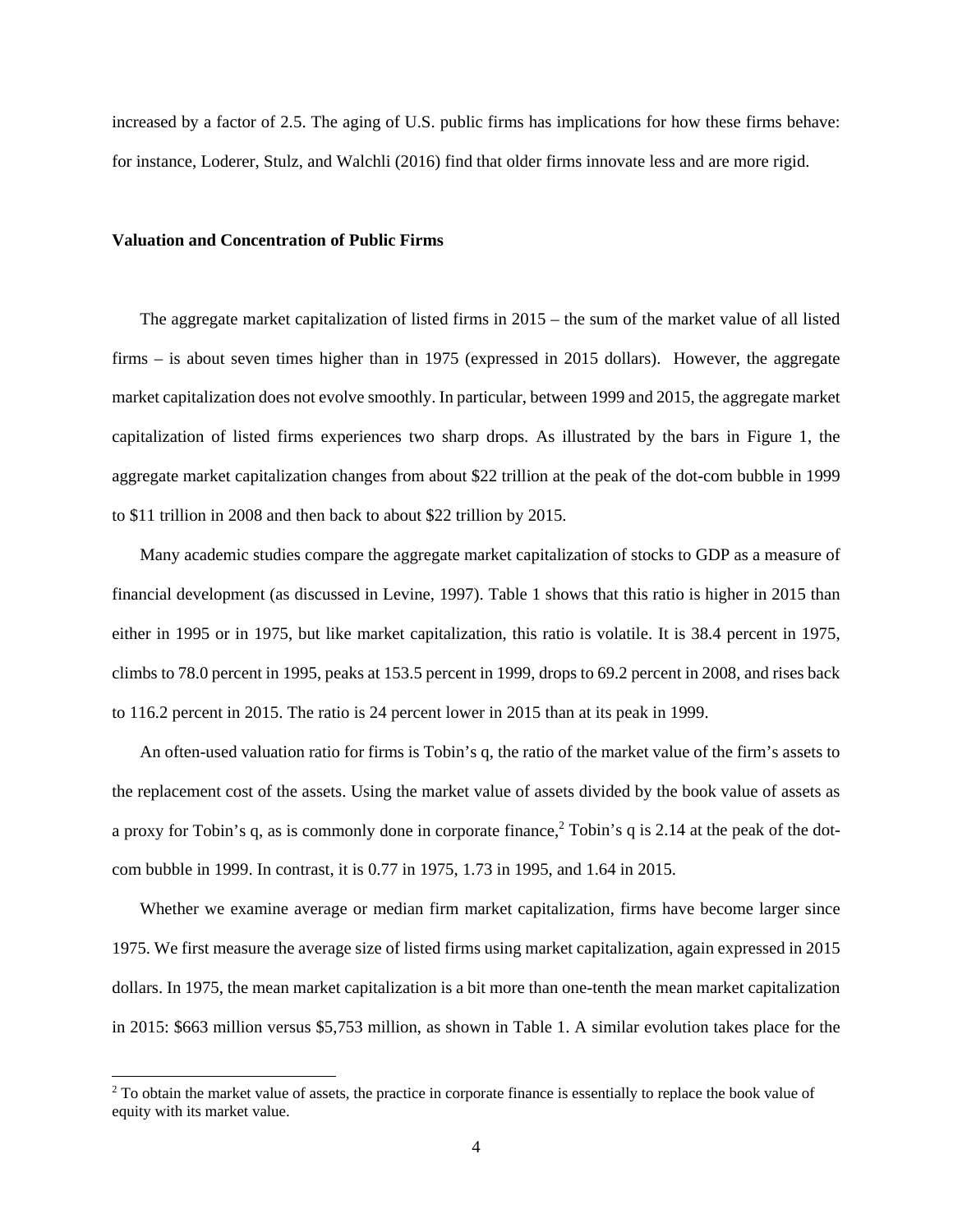median market capitalization (untabulated), which increases from \$60 million to \$570 million. Mean market capitalization increases by 299 percent in the 22 years before the 1997 peak in new listings, and then increases by 290 percent in the 18 years since 1997.

The distribution of market capitalization is extremely skewed, although the level of skewness is similar in 1975 and 2015, with a large increase in skewness in the late 1990s. The ratio of mean to median is 11.0 in 1975 and 10.1 in 2015, but peaks at 21.4 in 2000. Another way to analyze the distribution of market capitalization is to look at the smallest and the largest number of firms it takes to reach 25 percent of the market's total capitalization. In 1975, the 14 largest firms have an aggregate market capitalization equal to 25 percent of the market as a whole, as do the 4,484 smallest firms, or 93.0 percent of all listed firms. In 2015, the 21 largest firms have a total market capitalization equal to 25 percent of the market as a whole, as do the 3,487 smallest firms (92.6 percent of listed firms).

In short, while listed firms are larger today than 40 years ago in terms of market capitalization, the distribution of firm size in 2015 is similar to 1975—with both being more concentrated than the distribution in 1995. These patterns given rise to concerns about whether markets have become less receptive to small firms.<sup>3</sup> A simple but rough benchmark is to compute the percentage of listed firms that are small, defined as having a market capitalization of less than \$100 million in 2015 dollars. In 1975, 61.5 percent of listed firms are small, as shown in Table 1. This percentage peaks at 63.2 percent in 1990, and then falls. The share of small, listed firms all the way to 19.1 percent of listed firms in 2013, before rebounding slightly to 22.6 percent in 2015. In other words, small firms are much scarcer today than 20 or 40 years ago.

One obvious concern with fewer but larger firms is that concentration within industries can increase, which could possibly adversely affect competition. To examine this, we construct a Herfindahl index of revenue at the 3-digit NAIC level for public firms.<sup>4</sup> We find that the average Herfindahl index at the industry

l

<sup>&</sup>lt;sup>3</sup> For instance, Weild and Kim (2010) argue that market structure has decreased the benefits of listing for small firms, and Gao, Ritter, and Zhu (2013) propose that growing economies of scope make it more advantageous for firms to be acquired by larger firms before an initial public offering. 4

<sup>&</sup>lt;sup>4</sup> A Herfindahl index is constructed by taking the market share of each firm in an industry, squaring it, and then summing to a total. Thus, an industry ruled by a monopoly with 100 percent of the market will have a Herfindahl of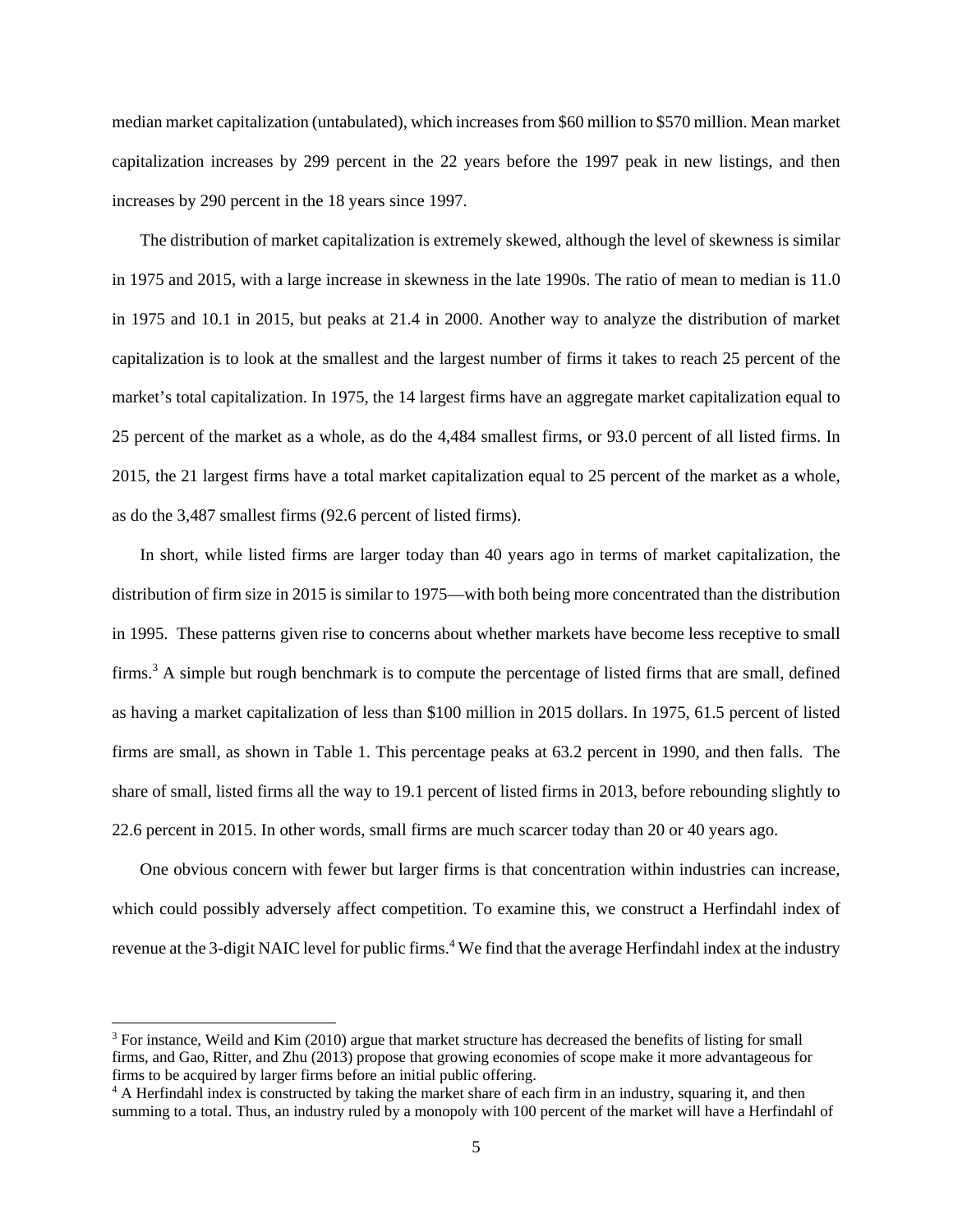level increases by 45 percent from 1995 to 2015, from 811.7 to 1179.5, as shown in Table 1. However, the average index is significantly lower in 2015 compared to 1975, when it is 1391.5. In other words, threedigit NAIC industries are on average much more concentrated now than 20 years ago, but less than 40 years ago. An obvious limitation of this analysis is that it ignores foreign firms, whose importance has increased substantially over the past 40 years, and also private firms. Hence, the increase in Herfindahl ratios since 1995 may overstate the potential increase in concentration. However, Grullon, Larkin, and Michaely (2016) study the increase of industry-level concentration in the U.S. and conclude that taking into account private firms does not change conclusions about the increase in concentration. Though an increase in concentration could lead to a decrease in competition, it is not necessarily the case.

## **Investment**

 $\overline{a}$ 

From 1975 to 2015, intangible assets became increasingly important for the production of goods in the U.S. economy, which has implications for how firms invest, perform, and finance themselves. Figure 2 and Table 1 show the evolution of capital expenditures over time. The economy was relatively weak in 1975, so it is not surprising that the average ratio of capital expenditures to assets increases at first, peaking in 1981 at 14.1 percent. By 1988, the ratio of capital expenditures to assets falls below 10 percent, and after rebounding to 10.5 percent in 1996, the ratio averages 4.5 percent from 2009 to 2015. It is noteworthy that average capital expenditures as a fraction of assets in 2015 are less than in 2008, the year of the financial crisis.<sup>5</sup>

The increase in the importance of intangible assets can also be seen by examining the largest firms over time. In 1975, the largest firm by market capitalization is IBM. Besides IBM, the top five firms are AT&T,

<sup>10,000 (</sup>that is, 100<sup>2</sup>), while an industry with many 100 firms that each have 1 percent of the market will have a Herfindahl of 100 (that is,  $100 \times 1^2$ ).<br>
<sup>5</sup> In untabulated results, the same avo

 $<sup>5</sup>$  In untabulated results, the same evolution takes place if we use an asset-weighted average instead of an equally</sup> weighted average. In this case, capital expenditures are 9.8 percent of assets in 1975, 5.1 percent in 1995, and 2.6 percent in 2015. Strikingly, the asset-weighted average of capital expenditures drops below 3 percent in 2002 and has not exceeded 3 percent since then.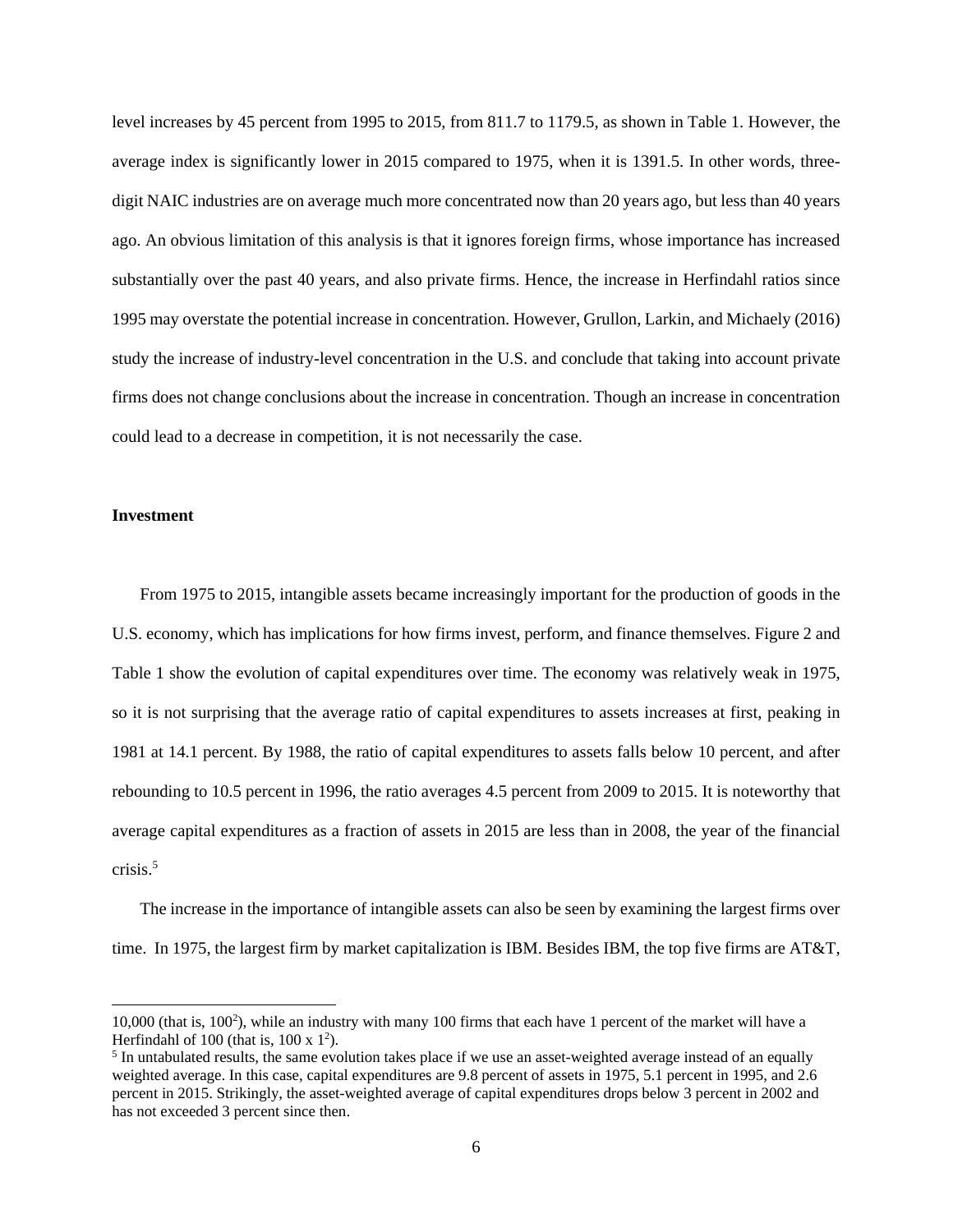Exxon, Eastman Kodak, and General Motors. Exxon is the only firm that remains in the top five in all three of our snapshot years. In 2015, the top five firms by market capitalization are, starting from the largest, Apple, Google, Microsoft, Exxon, and Amazon. In 1975, the average ratio of capital expenditures to assets for the top five firms was 13 percent while the average ratio of R&D expenditures to assets was 4 percent. By 2015, the capital expenditures ratio has dropped to 6 percent while the R&D ratio has increased to 9 percent.

This change in the relative importance of R&D versus capital expenditures for the five largest firms has taken place across listed firms as a whole. Listed firms have much lower capital expenditures and much higher R&D expenditures in 2015 than they did in 1975. Figure 2 shows the evolution of average R&D to assets over time. As reported in Table 1, the equally weighted average of R&D to assets is 1.3 percent in 1975, 5.7 percent in 1995, and 7.5 percent in 2015. Around 2001, R&D expenditures start slightly exceeding capital expenditures, and the gap has grown in recent years. In 2015 R&D expenditures by listed firms are 78 percent higher than capital expenditures.<sup>6</sup> Overall, the rise in R&D expenditures does not offset the decrease in capital investment. If we sum R&D and capital expenditures as a measure of total investment, its lowest value during our sample period is 8.5 percent in 2009. Total investment peaks at 17.5 percent in 2000. In 2015, it is only 11.6 percent, but it has not exceeded 12 percent since 2000.

Given the decline in capital investment, it is not surprising that listed firms have experienced a decrease in the fraction of assets that are "fixed assets"—that is, plant and equipment. Figure 3 shows the evolution of the equally weighted ratio of fixed assets to total assets. In 1975, the equally weighted average is 34.7 percent (as shown also in Table 1). By 2015, it is 19.7 percent. While publicly available databases do not make it possible to assess the extent to which firms substitute outsourcing for in-house production, these results are consistent with an increase in outsourcing, which increases substantially over our sample period (da Silveira, 2014).

 $\overline{a}$ 

<sup>6</sup> This shift in how firms invest is fairly dramatic when we examine averages, but not as large when we look at medians. A primary reason for this difference is that the median firm does not report *any* R&D expense.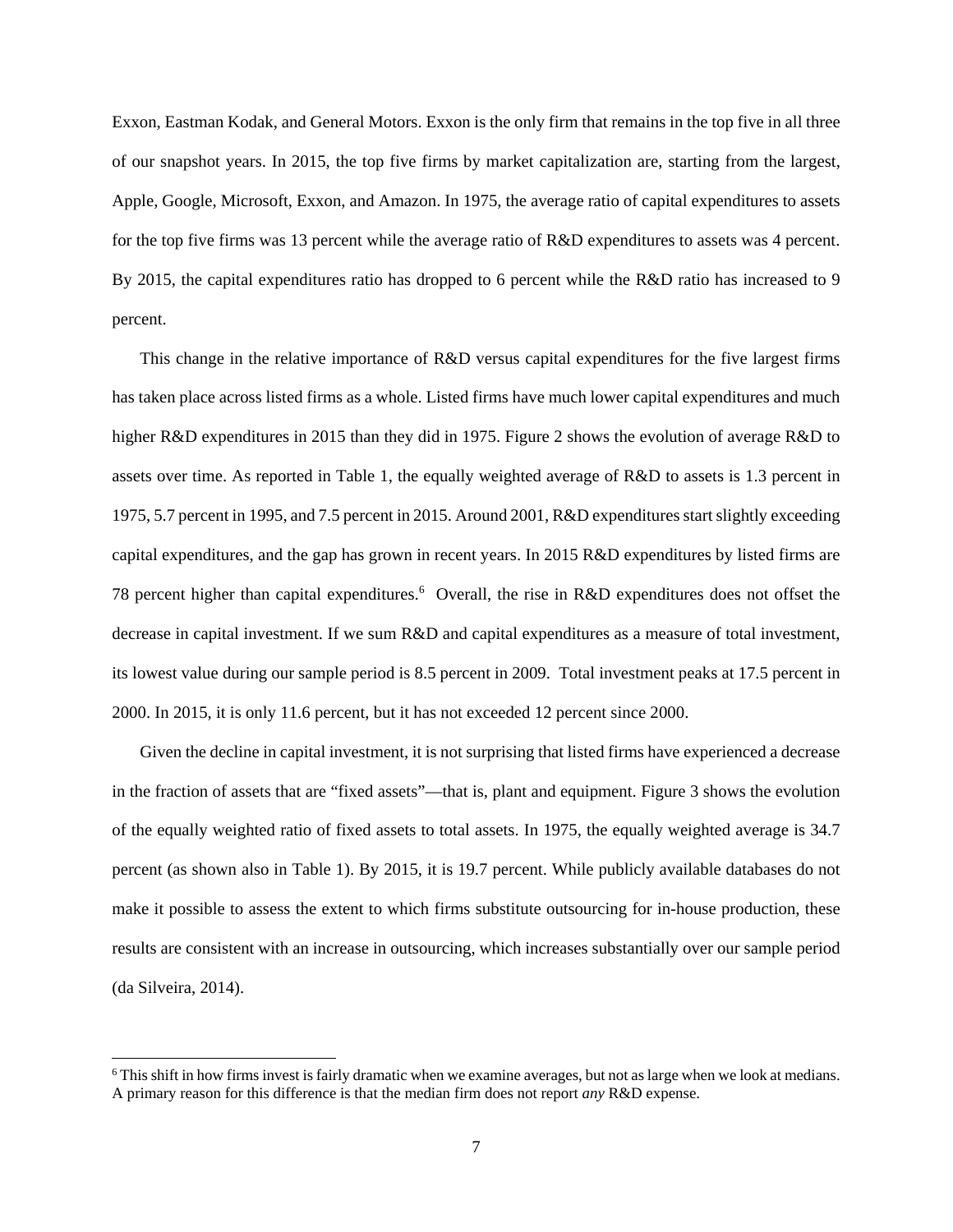Inventory holdings also fall dramatically over our time period, as shown in Figure 3, partly due to the introduction of just-in-time production processes in which firms receive goods only when needed. As reported in Table 1, the equally weighted ratio of inventories to assets was 23.6 percent of assets in 1975. By 2015, that ratio is just 8.2 percent.

Though public firms today have lower levels of fixed assets and inventories, they hold more cash. As shown in Figure 3 and Table 1, the equally weighted ratio of cash to assets is 9.2 percent in 1975, and more than doubles to 21.6 percent in 2015. The increase in cash holdings is not as noticeable for large firms, but the average ratio of cash to assets for the five largest firms by market capitalization is 23 percent in 2015; these firms hold \$243 billion in cash. In contrast to the equally weighted average, the asset-weighted average of cash to assets (untabulated) falls in the 1980s, reaching a low of 7.9 percent in 1990. The ratio then increases and peaks at 13.3 percent in 2013; it is 12.6 percent in 2015. It is well-documented that firms with more intangible assets and more R&D expenditures hold more cash and that the increase in R&D expenditures helps explain the increase in cash holdings (Bates, Kahle, and Stulz, 2009).

One concern over measures of capital and R&D is that intangible assets—like organizational capital or benefits from accumulated past R&D investments—are not recorded on firms' balance sheets. Accounting rules dictate that investments in intangible assets are expensed, even though the importance of these assets seems to be rising over time. To the extent that intangible assets become more important over the period we consider, a firm's balance sheet becomes a less informative measure of the firm's financial position. Eisfeldt and Papanikolaou (2014) define organizational capital as the intangible capital that relies on human inputs, including the firm-specific human capital of employees that enables firms to work more efficiently. Estimates of the importance of intangible assets for U.S. firms vary. Falato, Kadyrzhanova, and Sim (2013) find that intangible capital averaged 10 percent of net assets (assets minus cash holdings) in 1970, slightly higher in 1975, and then increased steadily to exceed 50 percent in 2010. They also find that capitalized R&D represents about one-third of intangible capital and organizational capital roughly two-thirds. Corrado, Hulten, and Sichel (2009) argue that organizational capital is the largest component of intangible capital, and accounts for about 30 percent of all intangible assets. Eisfeldt and Papanikolaou (2014) show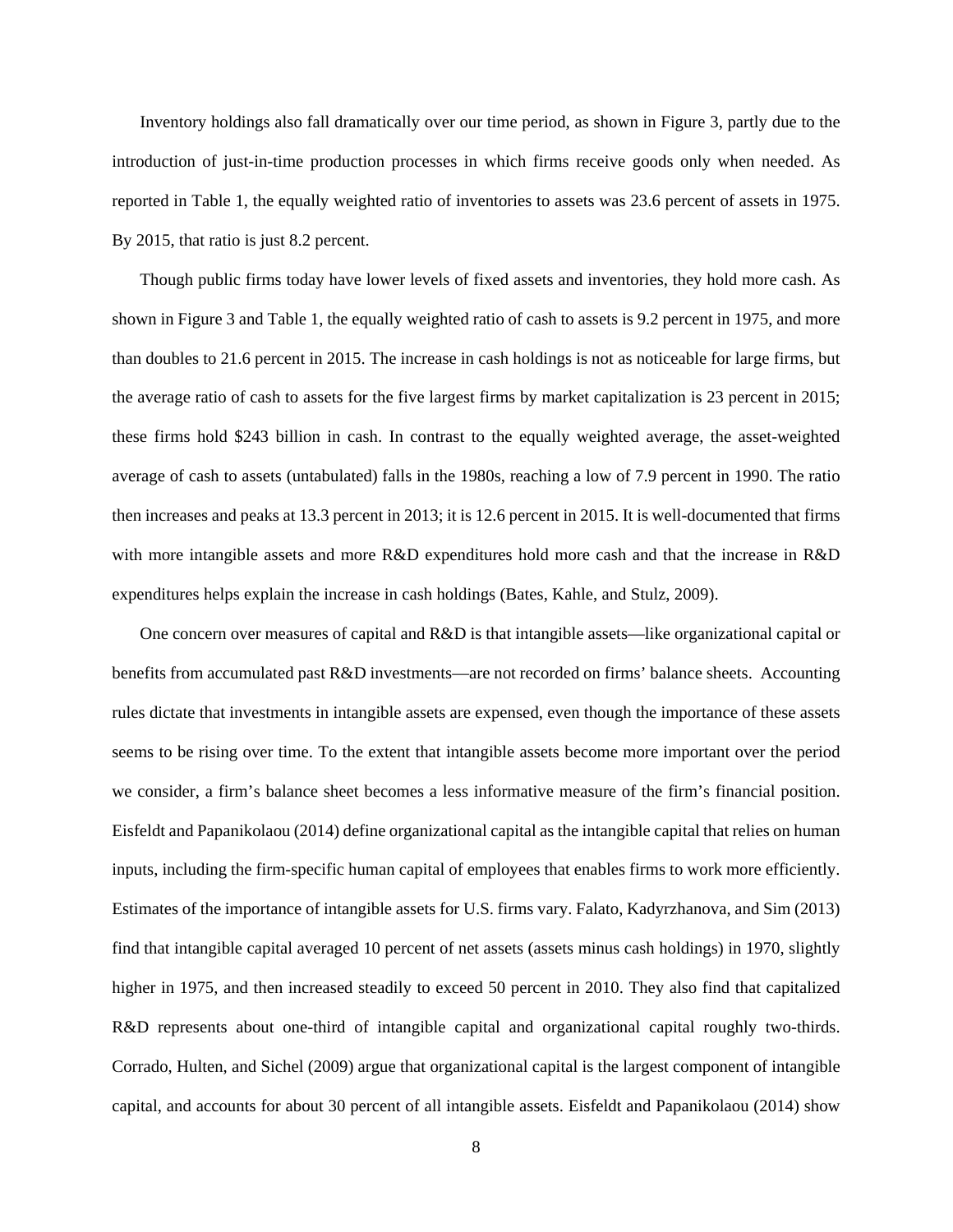that organizational capital is more important than investment in property, plant, and equipment in the health, high tech, and finance industries, but less important in manufacturing and consumer industries. For finance, high tech, and health industries, the ratio of organizational capital to property, plant, and equipment increased steadily since 1995 and was at or close to a peak in 2012 (the end of their sample period).

#### **Profitability**

One well-accepted measure of profitability is the ratio of a firm's operating cash flow to assets. We define operating cash flow as operating income before depreciation minus interest and taxes; assets are measured at the beginning of each time period. As shown in Table 1, the equally weighted average of this ratio across listed firms falls sharply during our sample period. It averages 4.3 percent from 1975 until 1995, and 0.2 percent since 1995. Surprisingly, this measure of cash flow is never negative before 1998; since then, it is negative in seven years, including the last three years of our sample.

If we asset-weight rather than equal-weight the operating cash flow measures, average cash flow and average adjusted cash flow are higher, which indicates that larger firms generate more cash flow. Another way to see this is by separating the firms in the top decile of assets and the firms in all the other deciles. The equally weighted average of cash flow to assets is marginally higher after 1995 compared to before (8.3 percent versus 8.2 percent) for the largest firms. Average cash flow for the largest firms is never negative and its minimum value is 6.7 percent in 1982. In contrast, the equally weighted cash flow for the other firms is negative only once before 1995. After 1995, it is negative 11 times. Therefore, firms have been performing poorly on average, except for the largest firms. Further evidence of poor performance can be found in the fact that the fraction of firms with negative net income increases over time. Specifically, the proportion of firms with negative net income (loss firms) is below 20 percent through 1981, does not exceed 30 percent until 1985, and exceeds 40 percent for the first time in 2001. Since 2001, the proportion of loss firms exceeds 40 percent in four years and is 37.2 percent in 2015. Denis and McKeon (2016) investigate the increase in the fraction of firms with losses and document that losses are persistent, typically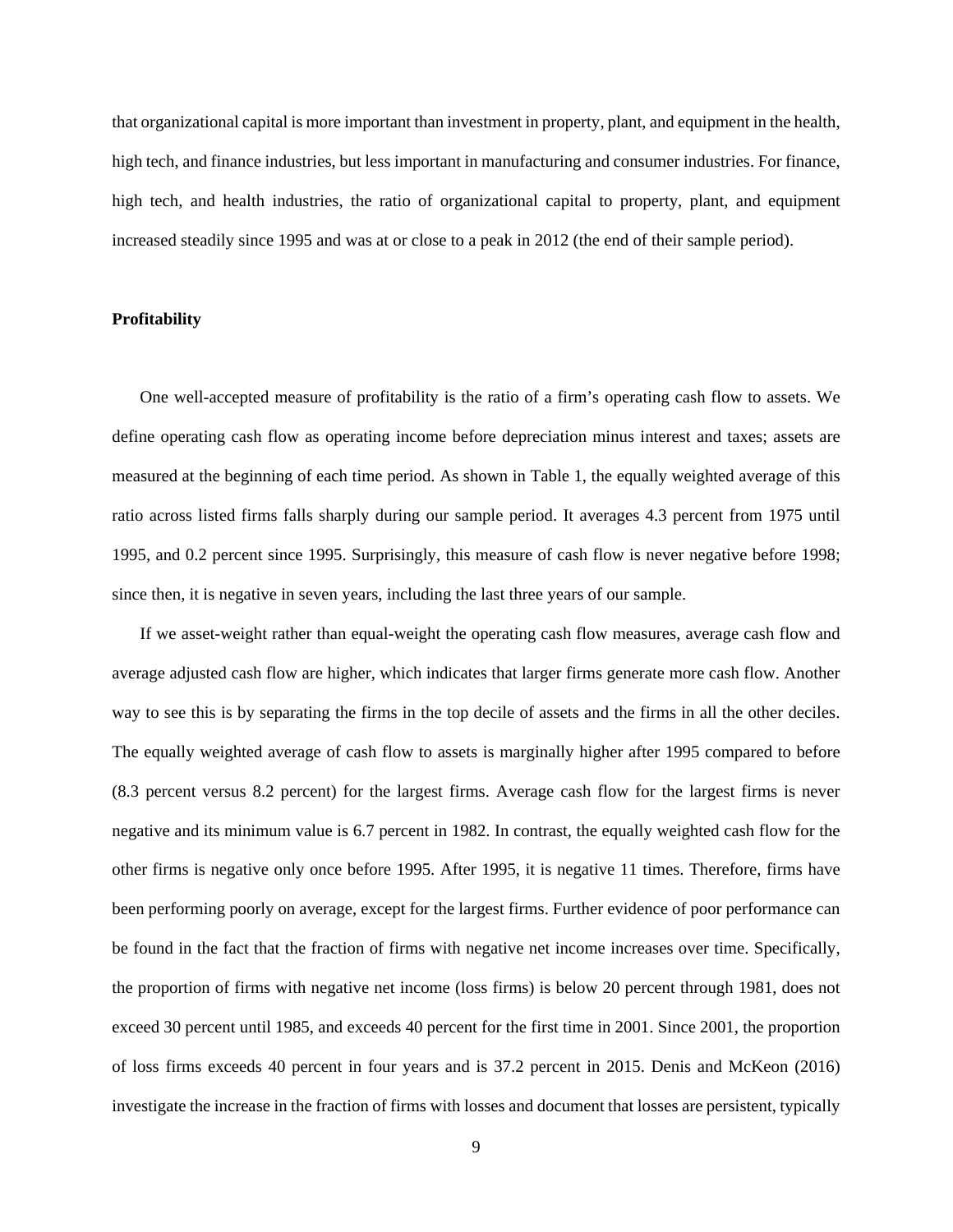lasting four consecutive years. They argue that the increase in cash holdings noted in the previous section is partly due to firms raising cash to fund losses.<sup>7</sup>

A substantial proportion of the decline in average operating cash flow is related to the rise of R&D spending. Recall that R&D is expensed while capital expenditures are not. Consequently, if a firm switches from spending a fixed amount on capital expenditures to the same amount on R&D, its accounting performance worsens. To assess the importance of this effect on trends in profitability as measured by cash flow, we examine what happens when we treat R&D investment like capital expenditures: that is, we add back R&D expense to operating cash flow, so that it is also treated as capitalized. We call this measure adjusted operating cash flow. The decline in adjusted operating cash flow over our time period is lower: from 1975 to 1995, adjusted operating cash flow averages 7.6 percent; from 1995 through 2015, it averages 6.3 percent. The equally weighted average of adjusted cash flow is never negative. However, the cash flow adjustment for R&D expenditures has less of an impact for the asset-weighted average because large firms have less R&D expenditures relative to assets than small firms.

The period from 1996 to 2015 includes the 2007-2009 Great Recession. Perhaps surprisingly, the low equally weighted averages of cash flow in the second part of our sample period are not due to the crisis years. Specifically, there are five (seven) years since 2000 when adjusted (unadjusted) cash flow is lower than in 2008 or 2009. Median operating cash flow to assets is higher than mean operating cash flow to assets, and is never negative; adjusted medians are the same since median R&D is zero. Overall, the decrease in average cash flow is partly explained by firms with large losses, as the drop in profitability for the typical firm is much smaller than the drop in the average.

Though performance has worsened for the average firm, the winners have done very well. One way to see this is that four new firms entered the list of the top five firms by market capitalization in 2015, relative

l

 $<sup>7</sup>$  Other measures of profitability like return on assets (ROA), which includes the effect of depreciation and other non-</sup> cash charges, show a similar pattern. For example, return on assets in our sample falls from 4.3 percent in 1975 to - 3.3 percent in 1995 and -8.3 percent in 2015. Average and median return on assets for U.S. corporations also decrease over our sample period, although much less so for large firms and/or in asset-weighted samples.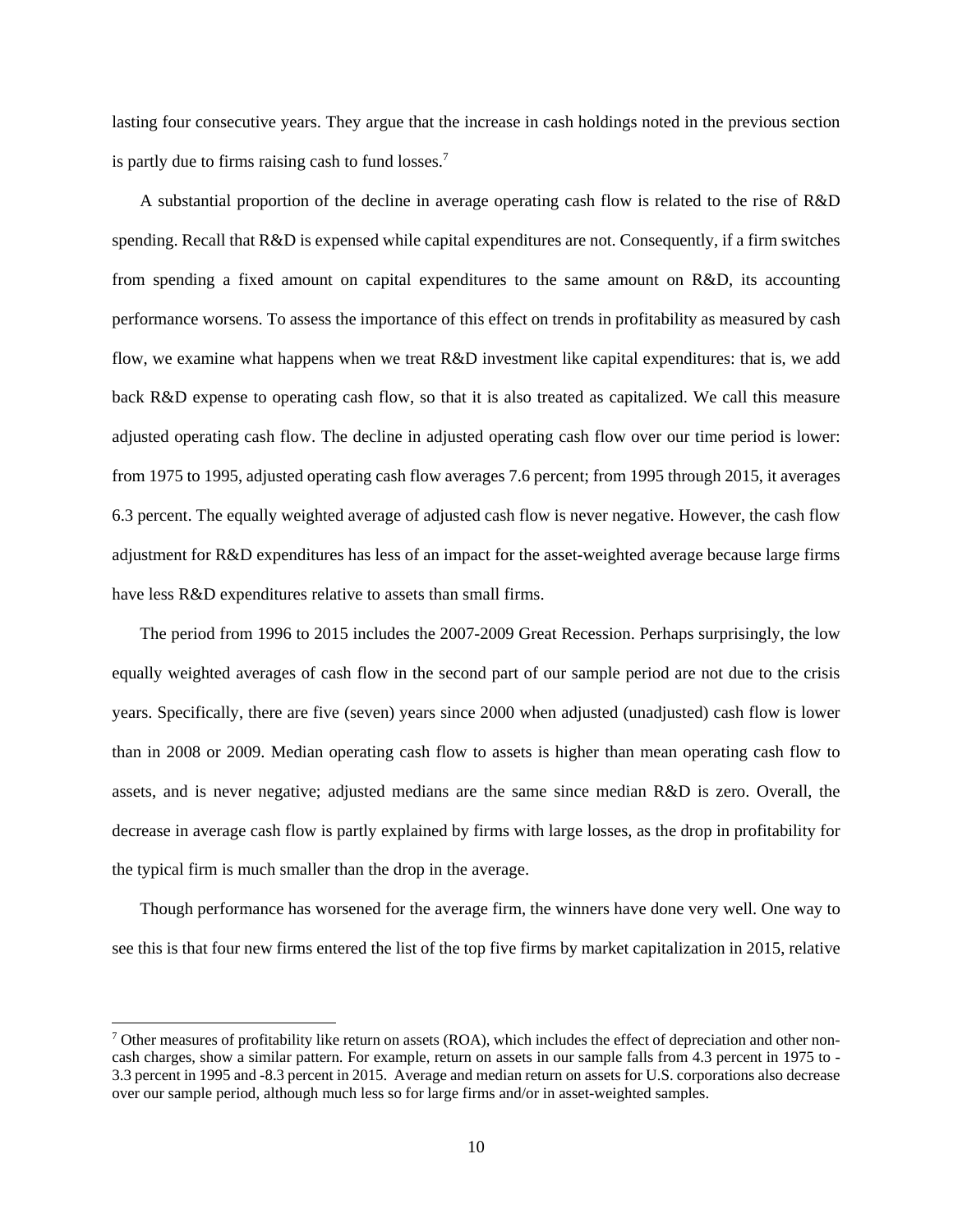to 1995. Specifically, Apple, Google, Microsoft, and Amazon replace AT&T, Coca Cola, General Electric, and Merck. In 2015, these four firms combined had earnings of \$82.3 billion, representing 10 percent of the earnings of all public firms combined.<sup>8</sup> Perhaps not surprisingly, over the last 40 years, there has been a dramatic increase in the concentration of the profits and assets of U.S. firms. Table 2 shows that in 1975, 50 percent of the total earnings of public firms is earned by the 109 top earning firms; by 2015, the top 30 firms earn 50 percent of the total earnings of the U.S. public firms. Even more striking, in untabulated results we find that the earnings of the top 200 firms by earnings exceed the earnings of all listed firms combined in 2015, which means that the combined earnings of the firms not in the top 200 are negative. In 1975, the 94 largest firms own half of the assets of U.S. public firms, but 35 do so in 2015. Finally, 24 firms account for half of the cash holdings of public firms in 1975, but 11 firms do in 2015. Table 2 also shows that the percentage of earnings accounted for by the top 100 firms almost doubles, from 48.5 percent in 1975 to 84.2 percent in 2015. For assets, cash, operating cash flow, and earnings, the share of the total accounted for by the top 100 firms is now at least 10 percent higher than it was in 1975.

#### **How Capital is Provided and Rewarded**

1

As discussed earlier, U.S. firms spend more on R&D and have fewer fixed assets today than they did 40 years ago. Fixed assets provide collateral against which firms can borrow, but R&D is difficult to finance with debt, as R&D in process cannot be seized by creditors if a firm gets in trouble and its value is hard to ascertain. Consequently, an increase in R&D should lead to a decrease in firm leverage. Leverage measures the importance of debt as a source of financing. The more highly levered a firm, the greater the risk of financial distress and bankruptcy, all else equal. An examination of multiple measures of leverage in Table 1 shows that leverage is not higher in 2015 than in 1975. However, we saw earlier that R&D investment is more important for the equally weighted than the asset-weighted average. Therefore, the impact of

<sup>&</sup>lt;sup>8</sup> We define earnings as net income before extraordinary items, which corresponds to variable ib in Compustat.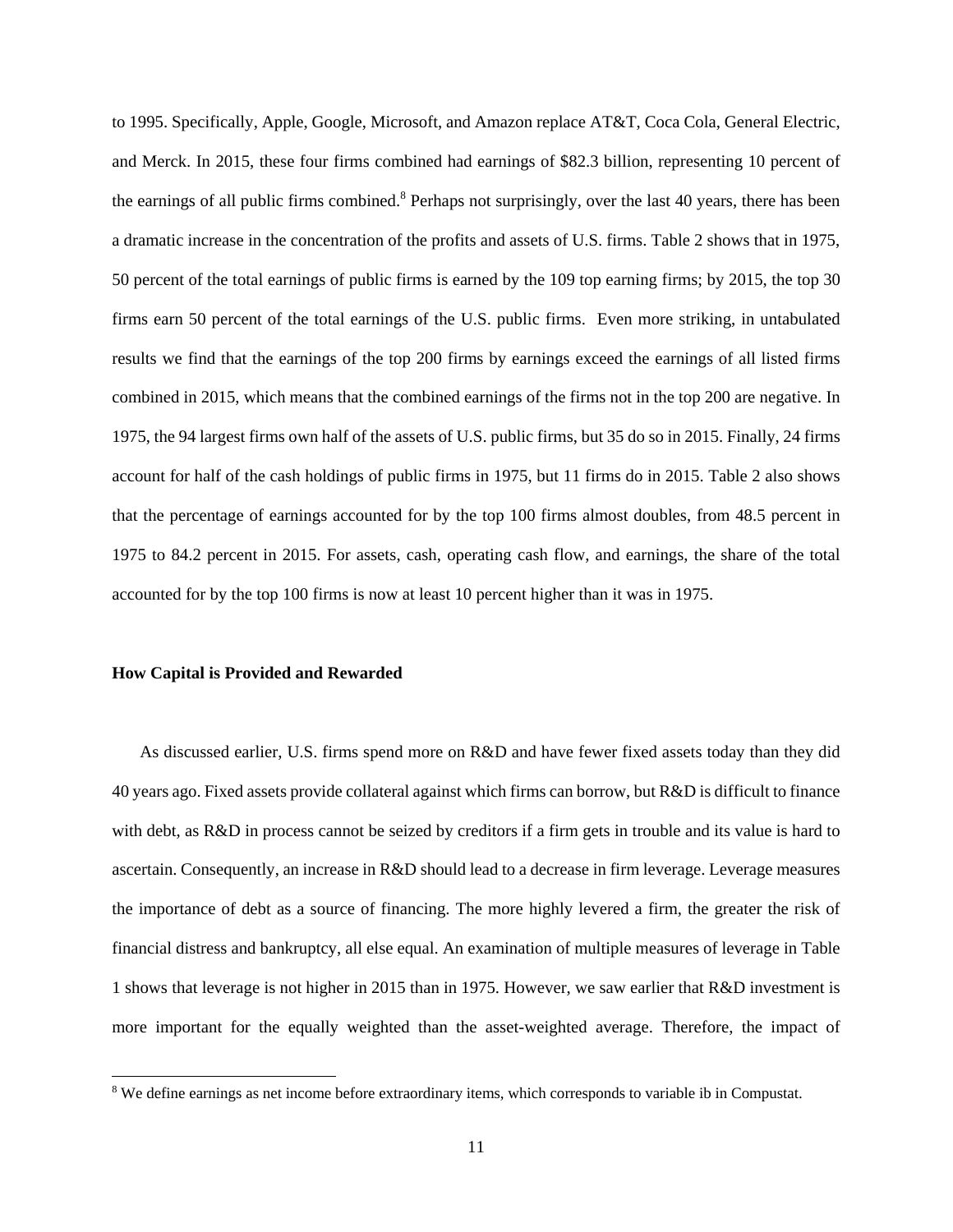increased R&D investment on leverage is expected to be more important for equally weighted measures of leverage. Our evidence supports this, in that leverage falls dramatically for an equally weighted measure of leverage that takes into account the cash holdings of firms.

 Figure 4 illustrates several widely-used measures of a firm's leverage. The solid line shows the equally weighted average book leverage of public corporations is slightly higher in 2015 than in 1995, but both are lower than in 1975. The asset-weighted book leverage ratio, shown by the dot-dash line gives greater weight to large firms and tells a different story. This ratio rises substantially from about 1985 to 1995, then remains high through about 2007, before dropping sharply after the financial crisis.<sup>9</sup>

Another measure of leverage examines the ratio of debt minus cash over total assets. This measure is called the net leverage ratio, because the firm could use its cash holdings to repay its debt, and debt that is covered by cash holdings is less risky than other debt. In some ways, this "net leverage ratio" may be the best measure of financial health. The equally weighted net leverage ratio is 0.174 in 1975. It falls steadily and after 2003, is positive in only two years, 2008 and 2015. In other words, in almost all years since 2003, the average public firm has more cash than debt. In fact, the percentage of firms with negative net leverage is 23.7 percent in 1975 and 43.1 percent in 2015. This percentage peaks at 49 percent in 2010.

Asset-weighted net leverage (untabulated) follows a different path. It is 12.2 percent in 1975, increases to 24.7 percent in 2001, and then falls to its lowest level of 9.4 percent in 2013, ending at 11.2 percent in 2015. The asset-weighted averages of leverage and net leverage in 2015 are approximately equal to those in 1975. In other words, for large firms, leverage is not lower than in 1975, but it is lower than in all years from 1980 to 2012.

l

<sup>&</sup>lt;sup>9</sup> Alternative measures of leverage use the market value instead of the book value of equity. For example, the market value of assets can be calculated as total assets minus the book value of equity, plus the market value of equity. Market leverage is then the ratio of debt to the market value of assets. The decrease in leverage from 1975 to 2015 is more pronounced for the equally weighted average of market leverage than for the equally weighted average of book leverage. Regardless of whether we use the equally weighted average or the asset-weighted average, the market leverage of public firms is lower in 2015 than in 1975, and equal to or lower than in 1995.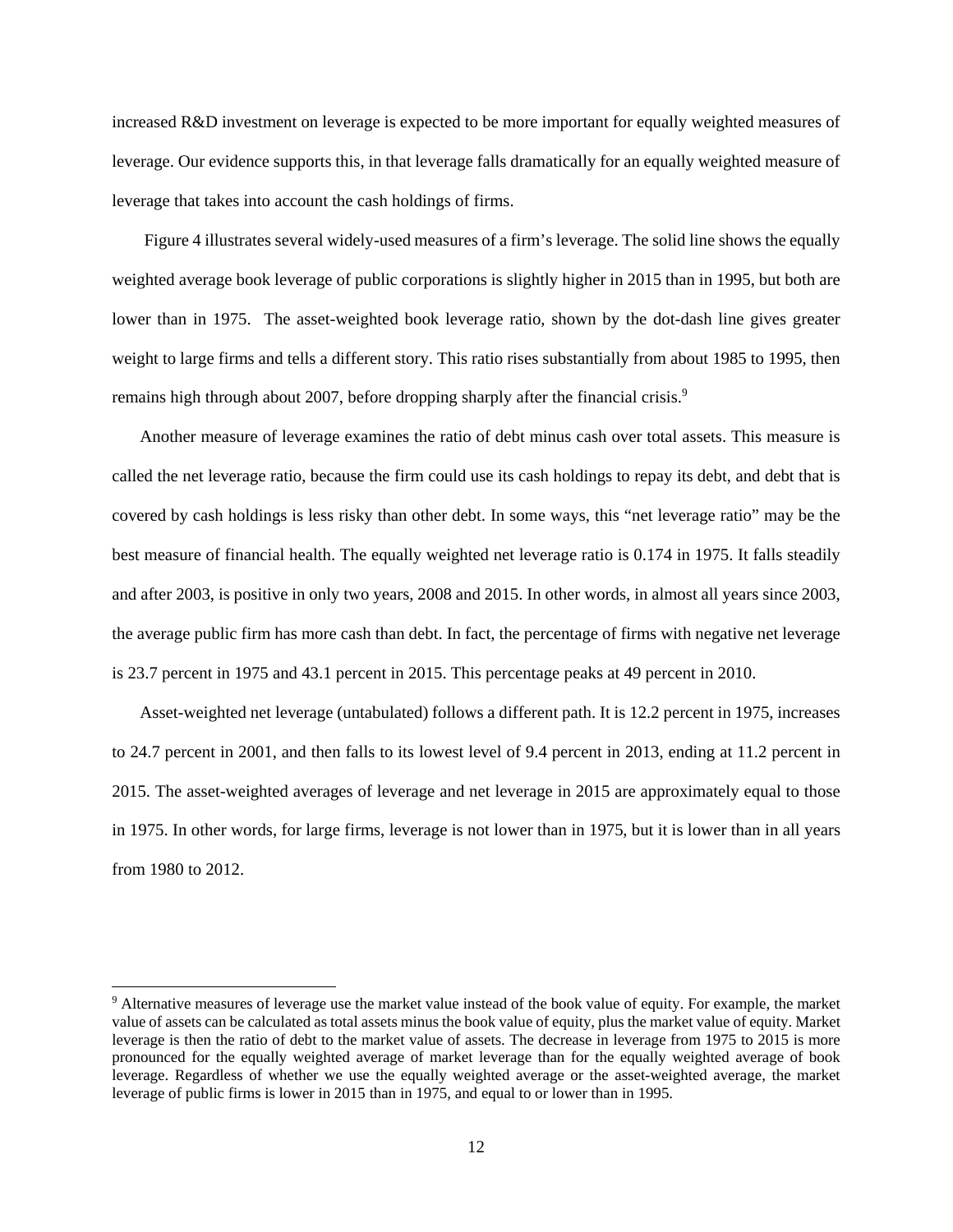None of our leverage measures are elevated at the end of the sample period in 2015, suggesting that concerns about corporate leverage are less relevant for public firms now than at other times during the sample period. Leverage is even less of an issue now because interest rates are extremely low since the credit crisis. Hence, interest paid as a percentage of assets has never been as low during the sample period as in recent years, as shown in Table 1.

Another way to look at leverage is to examine the percent of firms that have no debt, again summarized in Table 1. The percentage of listed firms without debt increases fairly steadily from 1975, when it is 6.1 percent, to 2011, when it peaks at 18.9 percent. In 2015, it is 17.3 percent. Debt can be in the form of either publicly traded debt such as bonds, or private debt such as bank debt, but publicly available accounting data do not identify these separately. However, bank loans have become less important, according to data from the Financial Accounts of the United States published by the Federal Reserve. The Financial Accounts provide the totals of loans from depository institutions and of corporate bonds for the nonfinancial corporate sector, which includes both private and public firms. In 1975, bank loans are 56 percent of the value of corporate bonds, drop to 42 percent by 1995, and to 20 percent in 2015.<sup>10</sup>

In addition to debt, firms issue equity to finance themselves. Equity issuance increases the total number of shares outstanding, while repurchases decrease the total number of shares, and "net equity issuance" looks at the difference between repurchases and equity issuance. In general, smaller firms issue equity and larger firms repurchase more shares than they issue. The equally weighted average of net equity issuance divided by lagged assets follows an inverted u-shape during the last 40 years. Net equity issuance is less than 10 percent each year in the 1970s. It increases to peak at 36.3 percent in 1996. After 1996, net equity issuance divided by assets falls. In the 2000s, it never rises above 20 percent and is lower than 10 percent in seven years. In 2015, it is 15.4 percent. An asset-weighted average gives more weight to larger firms that tend to repurchase more heavily. Asset-weighted net equity issuance is typically small but positive in the years before 2000, peaking at 2.9 percent in 2000. Since 2000, it is negative in all years but three. In 2015,

l

 $10$  These percentages are obtained by dividing item 29 (Depository institution loans n.e.c.) by item 27 (Corporate bonds) of the accounts for Nonfinancial Corporate Business of the National Accounts.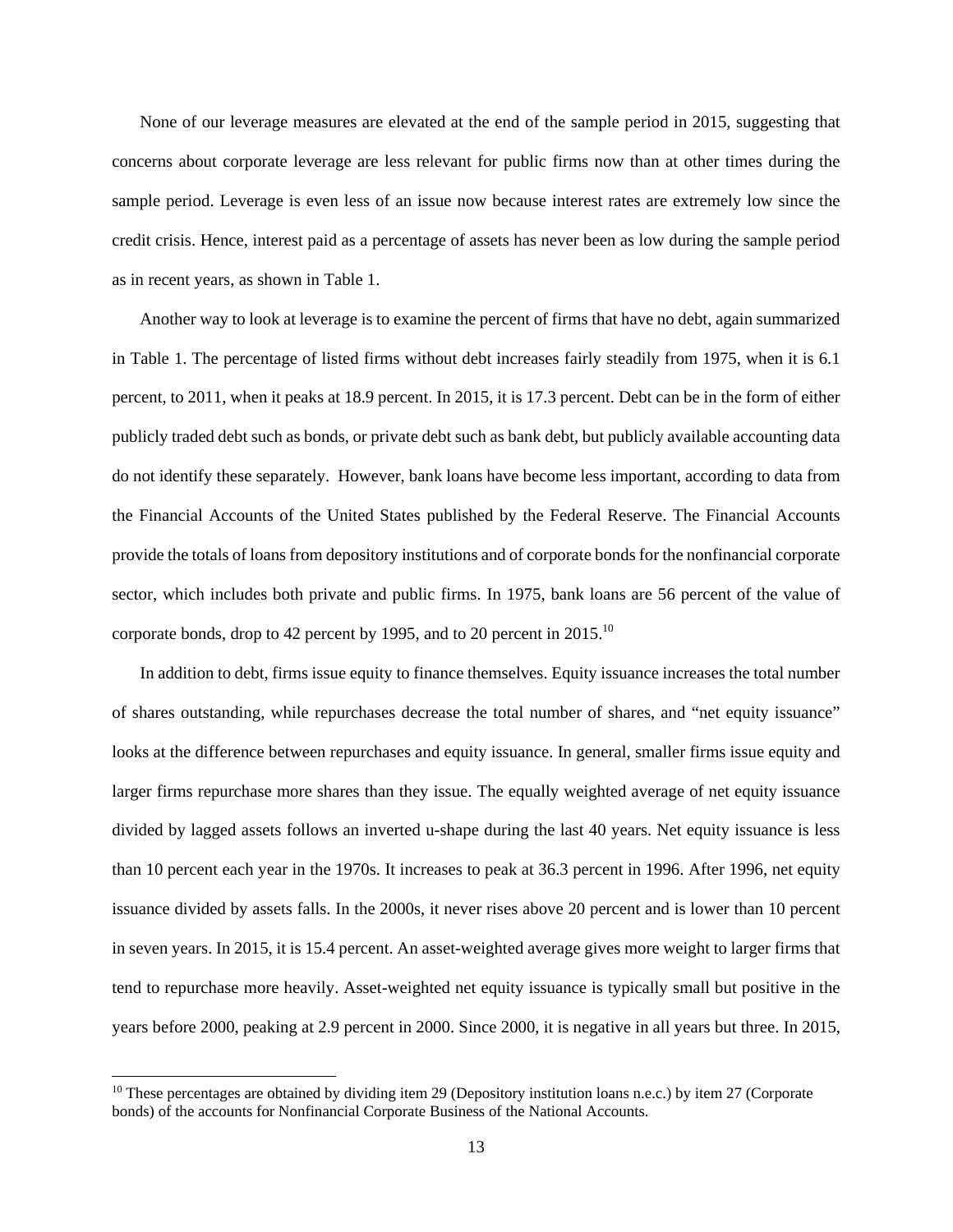it is -0.8 percent. In the 2000s, large firms are more likely to return equity to shareholders rather than raise equity from investors.

#### **Ownership**

Over the last 40 years, ownership of U.S. publicly listed firms has changed dramatically. Corporate debt is mostly held by institutions throughout our sample period (Biais and Green, 2007). However, institutional ownership of common stock is much higher now than in 1980, which is the first year in which we have 13F data. Table 1 shows that in 1980, 17.7 percent of outstanding shares are held by institutions, based on an equally weighted average. This percentage increases steadily and peaks at 55 percent in 2007. In 2015, this percentage is 50.4 percent. Institutions tend to prefer large firms, so institutional ownership is higher for the asset-weighted average than for the equally weighted average.

Another way that institutional ownership changes over the last 40 years is that it is now much more common for a firm to have an institutional investor who controls 10 percent or more of the shares. The percentage of U.S. firms with a 10 percent institutional shareholder is 11.9 percent in 1980. This percentage increases through time, and by 1995 it is 19.5 percent. Since 2008, this percentage is typically higher than 30 percent; in 2015, 32.0 percent of firms have at least one institutional blockholder who owns 10 percent or more of the shares.

#### **Payout Policies for Shareholders of Public Firms**

Shareholders invest in equity to earn a return, which consists of current payouts and/or price appreciation. Profitable firms can use their cash flows to pay dividends, buy back shares, increase their cash holdings, or invest. Jensen's (1989) forecast of the demise of the public corporation was partly motivated by the belief that managers of public firms often retain earnings even when they cannot reinvest them profitably, which destroys shareholder wealth. Jensen (1986) called this issue the agency problem of free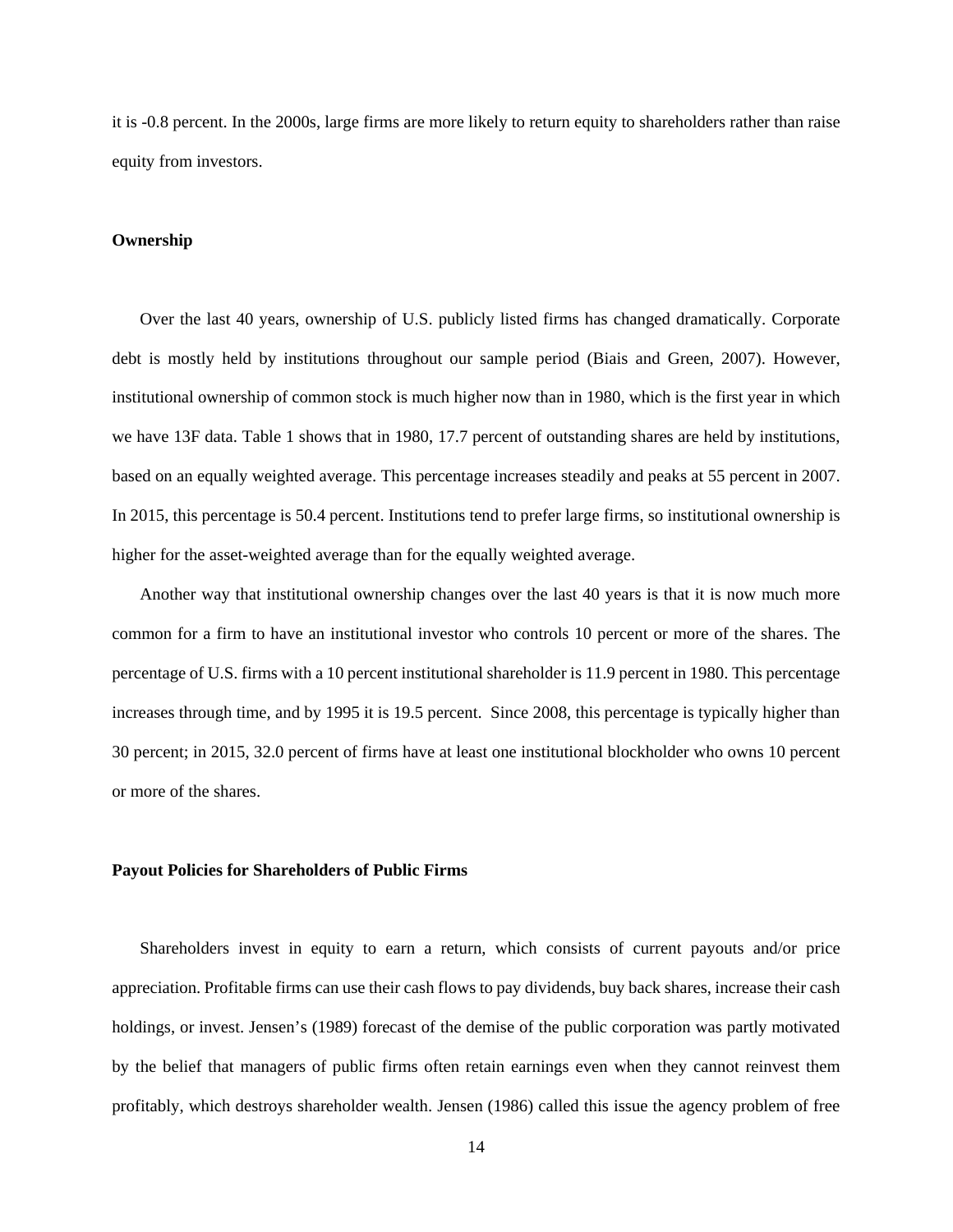cash flow. He argued that public firms would tend to have payout rates that would be too low—that is, limited distributions of cash to shareholders either in the form of dividends or repurchases. In contrast, he argued that private firms can control this problem more efficiently. Yet the payout rate, defined as dividends plus repurchases as a fraction of net income, is at an all-time high in 2015. Such a high payout rate is inconsistent with worsening of agency problems, but it is consistent with a perceived lack of investment opportunities or with a drop in incentives of firms to invest.

Figure 5 shows the evolution of payout rates. The percentage of dividend-paying firms follows a ushape over the last 40 years (for discussion, see Floyd, Li, and Skinner, 2015). In 1975, 63.5 percent of public firms pay dividends (see Table 1). By 1995, this share falls to 34.0 percent, and it sinks to a minimum of 29.8 percent in 2000. The proportion of public firms paying dividends then rebounds to 42.2 percent of listed firms in 2012, and is 41.9 percent in 2015. In 2015, the fraction of firms paying dividends is roughly one-third lower than in 1975 and one-third higher than in 2000.

Figure 5 illustrates several measures of shareholder payouts relative to the assets of firms. In 1975, dividend payments are 1.3 percent of assets on average. This percentage falls to a minimum of 0.4 percent in 2000, but then rises back to roughly 1 percent in recent years. An asset-weighted average follows the same u-shape pattern, but is slightly higher as large firms tend to pay more dividends than small firms. Total payouts to shareholders also include share repurchases. Over the past 40 years, share repurchases increase considerably (DeAngelo, DeAngelo, and Skinner, 2008). In 1975, repurchases are only 0.3 percent of assets. In 1984, the Securities and Exchange Commission relaxed rules limiting repurchases by firms and although repurchases fluctuate from year to year, they increase over time, first slowly and then more decisively. As Figure 5 shows, the equally-weighted average of dividends to assets exceeds repurchases until the mid-1990s, but the relation then reverses. In asset-weighted terms, the ratio of dividends to assets was higher than the ratio of repurchases to assets until 1996. Since 1997, repurchases are higher than dividends, except in 2002 and 2003. Thus, stock repurchases are at record levels in the 2000s and extremely high in recent years. Adding together payouts from dividends and stock repurchases, the total payouts relative to assets have been at historical highs in recent years, too.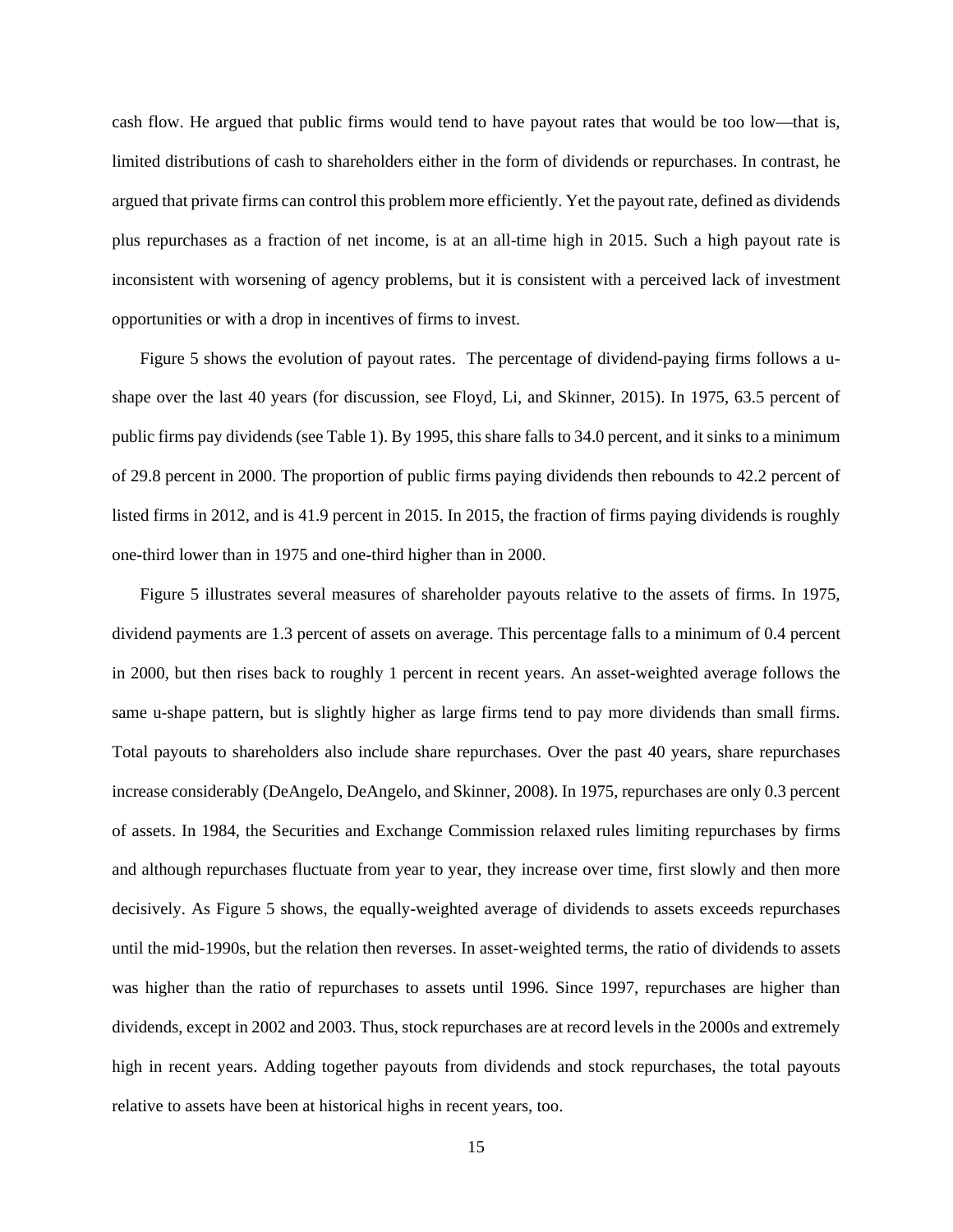Payouts can also be examined relative to the net income of the firm, rather than to the assets of the firm. The equally weighted average of total payouts in the form of both dividends and repurchases as a percentage of net income is 27.1 percent in 1975; although it sags to 20.5 percent in 1995, it is typically between 20- 30 percent of net income from 1975 until the early 2000s. However, the payout rate then spikes to 49.9 percent of net income in 2007, decreases during the Great Recession, and then rebounds to 47.0 percent in 2015; in recent years it is higher than at any time since 1975. This evolution also occurs in the assetweighted average. With this average, firms pay out 76.2 percent of net income in 2015, which is the fourthhighest percentage since 1975, with the three higher percentages in 2006, 2007, and 2012. By either measure, public corporations have been paying out a higher share of net income to shareholders in recent years.

Big firms account for a larger percentage of dividend payouts and a larger percentage of total payouts in 2015 than in 1975. For example, as shown in Table 2, the top 100 dividend-paying firms account for 55.1 percent of total dividends in 1975 (for additional data on the evolution of these flows, see DeAngelo, DeAngelo, and Skinner, 2004). By 2015, the top 100 firms account for 68.7 percent of total dividends. The same increase in concentration has taken place for total payouts, but the increase is more muted as the top 100 firms accounted for 54 percent in 1975 and 62.3 percent in 2015.

#### **How to make sense of our results**

The changes we document will be topics of research for years to come, but, in the absence of consensus on the explanation for these changes, it is useful to consider possible explanations that have either been advanced already or are worth considering.

Let's begin with a benign potential explanation. In a market economy, resources are constantly reallocated from less efficient firms to more efficient firms. Hence, at times, this reallocation will naturally lead to consolidation, with less efficient firms being acquired by more efficient firms. This process is reinforced if larger firms have an efficiency advantage because of their size. In this case, it will not be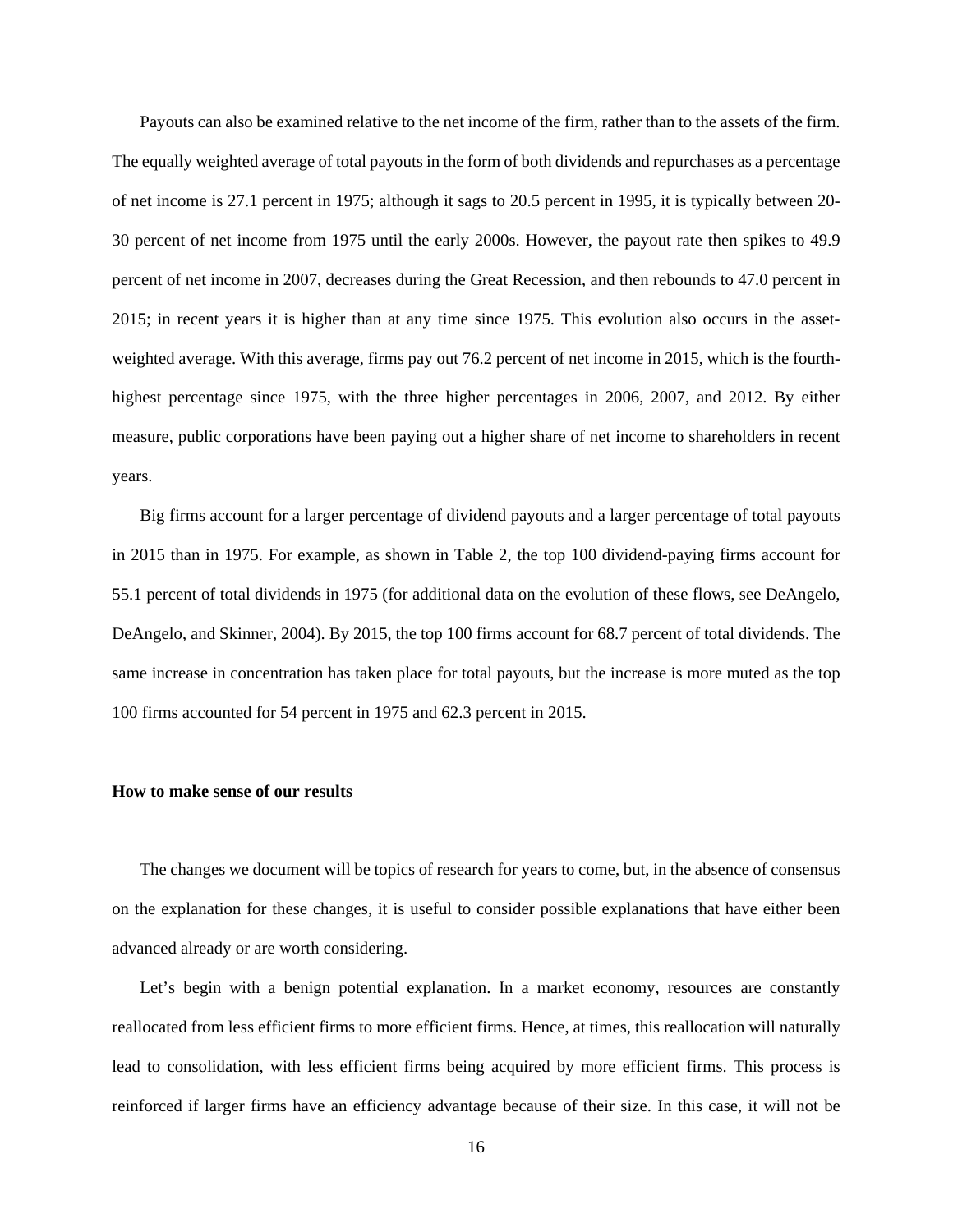surprising to see the number of firms fall and the larger firms survive. With this view, we entered a period of consolidation in the mid-1990s and, hence, we have larger but fewer public firms.

One reason to be skeptical of this benign explanation is that the consolidation is concentrated within the universe of public firms. If consolidation has nothing to do with being a public firm, we should see the number of firms decreasing, whether firms are public or private. We don't. A good way to demonstrate this is to look at the service industries. The U.S. has become an economy dominated by service industries. Even though the number of firms in the service industry increases by 30 percent from 1995 to 2014 and employment increases by 240 percent, the number of public firms falls by 38 percent. A similar evolution occurs in the finance industry, namely more firms but fewer public firms since 1995. In that industry, the number of firms increases by 18.7 percent from 1995 to 2014, but over the same time the number of listed firms falls by 42.3 percent. Further, Doidge, Karolyi, and Stulz (2017) show that the propensity of firms to be listed, which they define as the percentage of public firms in the population of all firms, falls across all firm-size categories when size is measured by employment. The efficient consolidation view is also challenged by evidence suggesting that mergers in recent years do not have efficiency gains, but instead the gains have come from larger markups (Blonigen and Pierce, 2016). Grullon, Larkin, and Michaely (2016) argue that this consolidation seems to be partly the result of a relaxation of anti-trust enforcement, so it is occurring because of mergers that might not have taken place earlier on anti-trust grounds.

The drop in the propensity to be listed suggests that there is a problem with being a public firm. Many have argued that the regulatory burden associated with being public increased as a result of the Sarbanes-Oxley Act of 2002 and that, as a result, fewer firms want to be public and many of them have exited public markets. The problem with this explanation is two-fold. First, the drop in the number of public firms predates the regulatory changes of the early 2000s, so these changes can only be a partial explanation. Second, as discussed earlier, the fraction of firms going private is small compared to the fraction of firms that are no longer listed because of mergers. However, Sarbanes-Oxley highlights a problem with public firms. In the U.S., corporate law is governed by state of incorporation, but public firms are subject to federal securities laws. As a result, Congress can regulate public firms in ways that it cannot regulate private firms.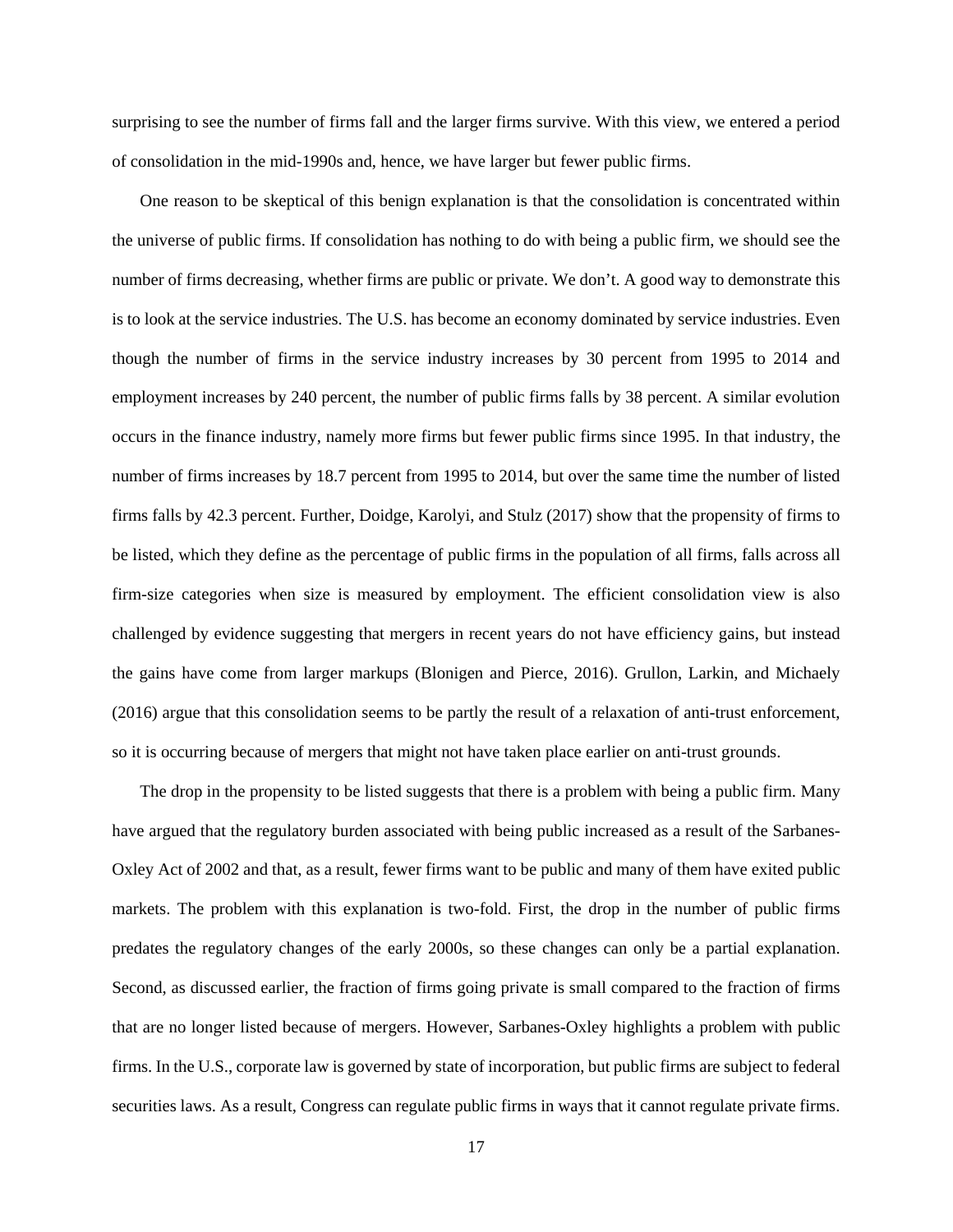For instance, concerns about conflict minerals led to Section 1502 of the Dodd-Frank Wall Street Reform and Consumer Protection Act, which mandates disclosure by public firms of whether their supply chain uses such minerals. Such a requirement has an asymmetric effect as private firms do not face the same requirement.

Our data show that the fraction of small public firms has dropped dramatically. Gao, Ritter, and Zhu (2013) document that the drop in IPOs is particularly acute among small firms. Why are public markets no longer welcoming for small firms? We already saw that R&D investments have become more important. Generally, R&D is financed with some form of equity rather than debt, at least in early stages before a firm has accumulated lucrative patents. Raising equity in public markets to fund R&D can be difficult. Investors want to know what they invest in, but the more a firm discloses, the more it becomes at risk of providing munition to its competitors. As a result, R&D intensive firms may be better off raising equity privately from investors who then have large stakes. These firms can explain their R&D program in greater detail to such investors without worrying about competition.

There are additional potential explanations for why small firms are staying out of public markets. These explanations have to do with changes in financial markets and intermediation, with increased economies of scope, with increased concentration, and with changes in how firm activities are organized. The financial markets and intermediation explanation has two parts. First, public markets have become dominated by institutional investors. As a result, financial institutions and exchanges cater more to the demands of these investors. Investing in really small firms is unattractive for institutional investors. They cannot invest in a small firm on a scale that works for them. As a result, small firms receive less attention and less support from financial institutions. This makes being public less valuable for these firms. The second part is that developments in financial intermediation and regulatory changes have made it easier to raise funds as a private firm. Private equity and venture capital firms have grown to provide funding and other services to private firms. The internet has reduced search costs for firms searching for investors. As a result, firms have easier access to funding when staying private.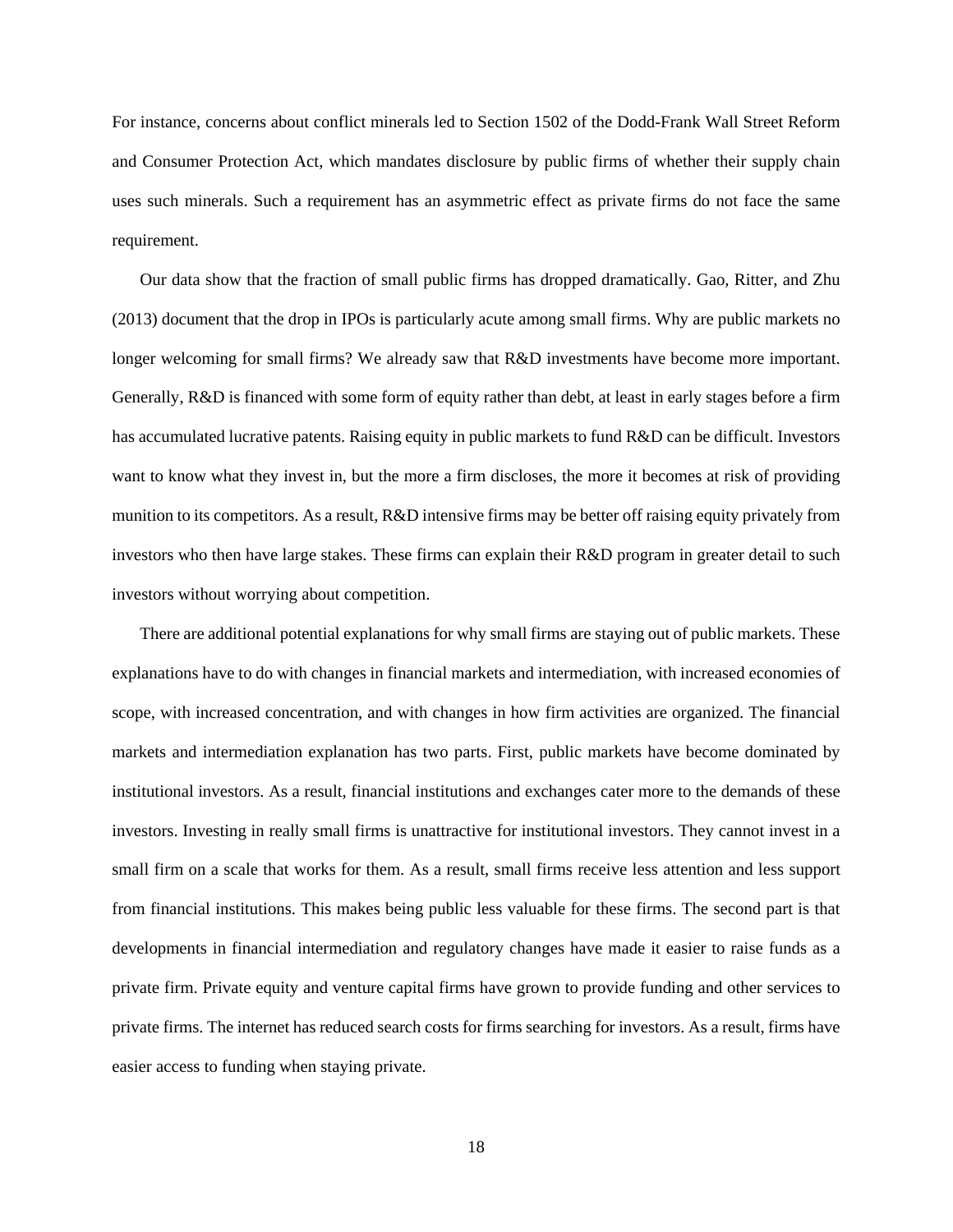Gao, Ritter, and Zhu (2013) advance the economies of scope hypothesis. According to this hypothesis, small firms have become less profitable and less able to grow on a stand-alone basis, but are more profitable as part of a larger organization that enables them to scale up quickly and efficiently. Thus, small firms are better off selling themselves to a large organization that can bring a product to market faster and realize economies of scope. This is partly because it has become important to get big fast as technological innovation has accelerated. Globalization also means that firms must be able to access global markets quickly. It may also be because of network and platform effects that make it more advantageous for small firms to take advantage of these effects by being acquired. This hypothesis is consistent with the evidence we show that the fraction of exchange-listed firms with losses has increased and that average cash flows for smaller firms have dropped. Gao, Ritter, and Zhu (2013) and others also show that there are many mergers involving small firms, so small firms do indeed choose to be acquired rather than grow as public firms.

The increased concentration we document could also make it harder for small firms to succeed on their own, as large established firms are more entrenched and more dominant. It could well be that private firms can grow more easily before they attempt to reach a national market, but face more daunting obstacles if they try to become public and compete with the larger, more established firms. Further, it may be harder for smaller firms to compete and stay independent in a world where intellectual property has become so important, as these firms may find it difficult to acquire the rights to patents that allow them to grow and exploit their own intellectual property. Hence, the growing importance of R&D may itself lead to a world where competition is more limited.

Davis (2016) argues that it has become easier to put a new product on the market without hard assets. Entrepreneurs can rent and can outsource. For instance, Vizio rapidly overtook Sony in terms of TV sales with less than 200 employees and not producing anything in house. Netflix rents server farms from Amazon. When all the pieces necessary to produce a product can be outsourced and rented, a firm can bring a product to market without having large capital requirements. Hence, it does not need to go public to raise vast amounts of equity to acquire the fixed assets necessary for production. The top five firms in 2015 have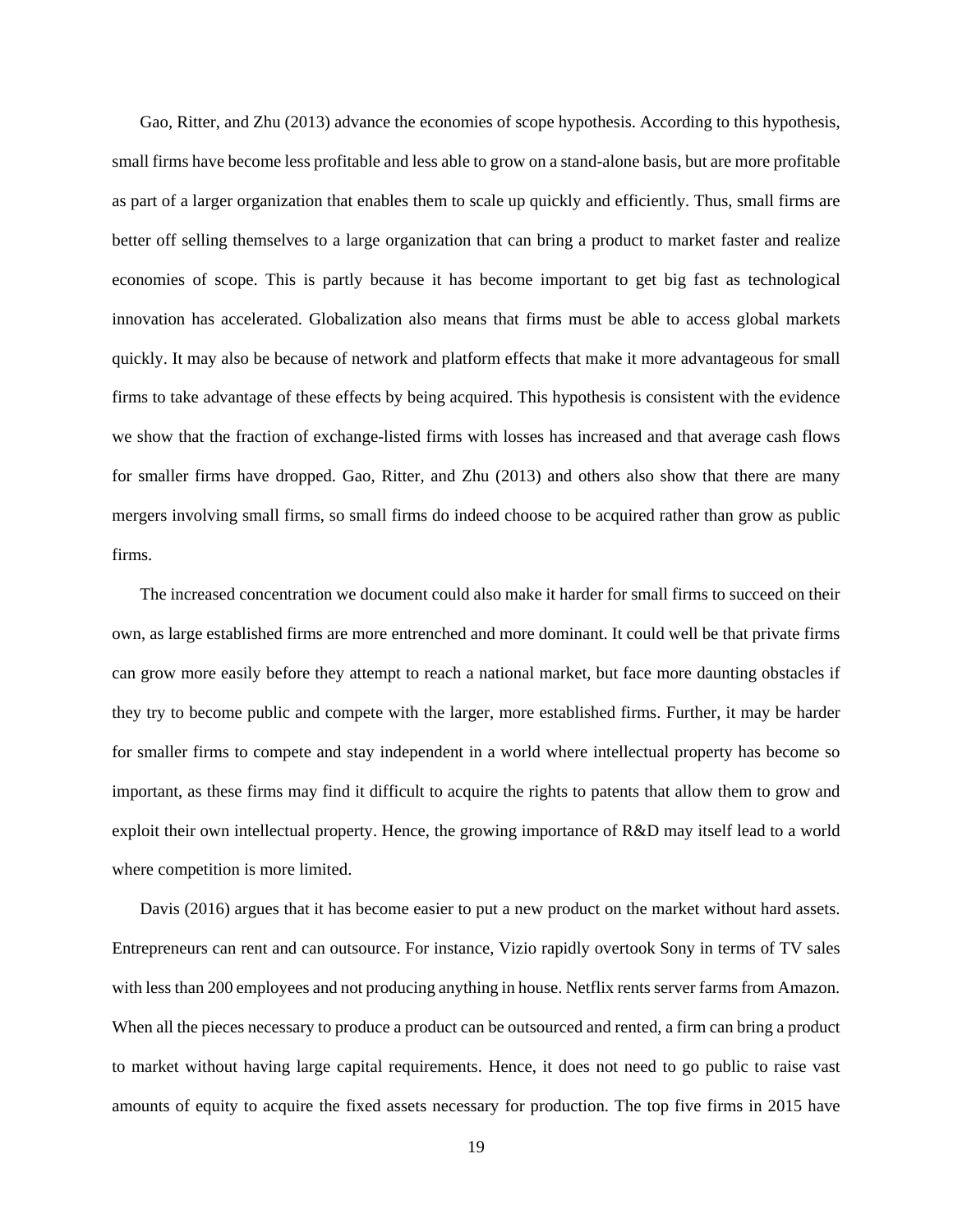relatively few employees. The largest production facility of Ford, the River Rouge complex, employed more than 100,000 workers in the 1940s. Only Amazon has substantially more employees than that complex at its peak. With this evolution, there is no point in going public except to enable owners to cash out.

These explanations imply that there are fewer public firms because it has become harder to succeed as a public firm and because the benefits of being public have fallen. As a result, firms are acquired rather than growing organically. This results in fewer thriving small public firms that challenge larger firms and eventually succeed in becoming large. A possible downside of this evolution is that larger firms may have to worry less about competition, can become more set in their ways, and do not have to innovate and invest as much as they would with more youthful competition. Further, small firms are not as ambitious and often choose the path of being acquired rather than succeeding in public markets. With these possible explanations, the developments we document are costly as they can lead to less investment, less growth, and less dynamism.

## **Conclusion**

U.S. public firms are very different now compared to 1975 or 1995: fewer, larger, older, less profitable, more intangible capital, less investment, and other changes. The U.S. firms that remain public are mostly survivors. Few firms want to join their club. A small number of firms account for most of the market capitalization, most of the earnings, most of the cash, and most of the payouts of public firms. At the industry level, revenues are more concentrated, so fewer public firms are competing for customers. A large fraction of firms do not earn profits every year and that fraction is especially large in recent years, which helps to explain the high level of delists. Accounting standards do not reflect the importance of intangible assets for listed firms, which may make it harder for executives to invest for the long run.

The key argument of Jensen (1989) in his forecast of the demise of the public firm is that the public firm is beset by agency problems. The fact that U.S. firms pay out more to shareholders now than at any time since 1975 seems inconsistent with the view that the central agency problem involves managers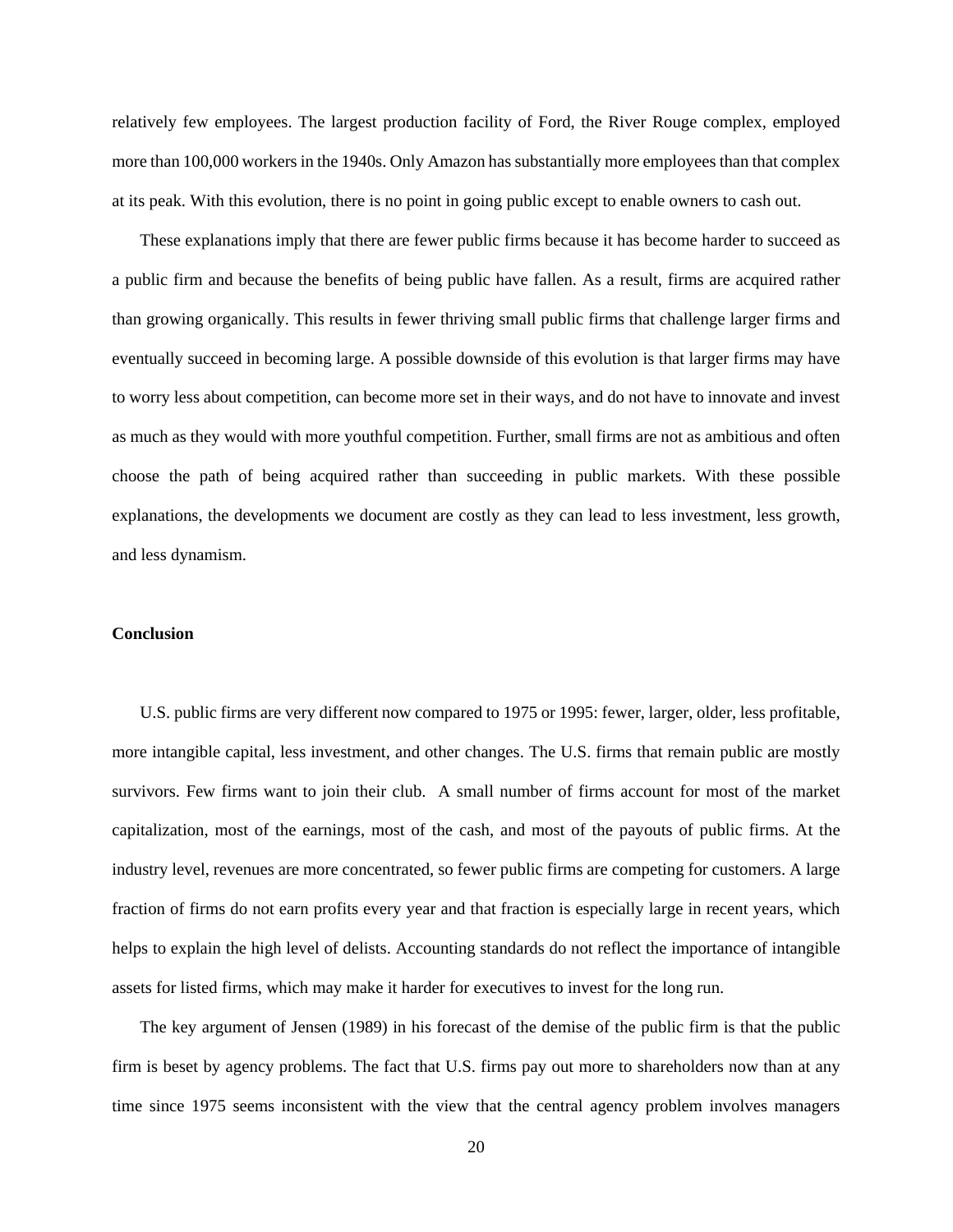retaining resources internally instead of paying them out to shareholders. However, Jensen's prediction of the rise of private equity has proven to be on the mark. The rise of private equity may be one of the contributing factors for why so few firms choose to participate in the public markets.

Since the 1997 peak in the number of listed public firms, the number of firms has dropped sharply while revenues have become more concentrated. Even though Tobin's q is high, firms invest less and have record payouts. Public firms as a whole are repurchasing more equity than they issue most years since 2000. It appears that firms are less dependent on public markets to raise capital to finance investments. It may be in the best interests of shareholders for firms to behave that way, but the end result is likely to leave us with fewer public firms, who gradually become older, slower, and lacking in ambition. Consequently, fewer new private firms are born as the rewards for entrepreneurship are not as large. And those firms that are born are more likely to lack ambition, as they aim to be acquired rather than conquer the world.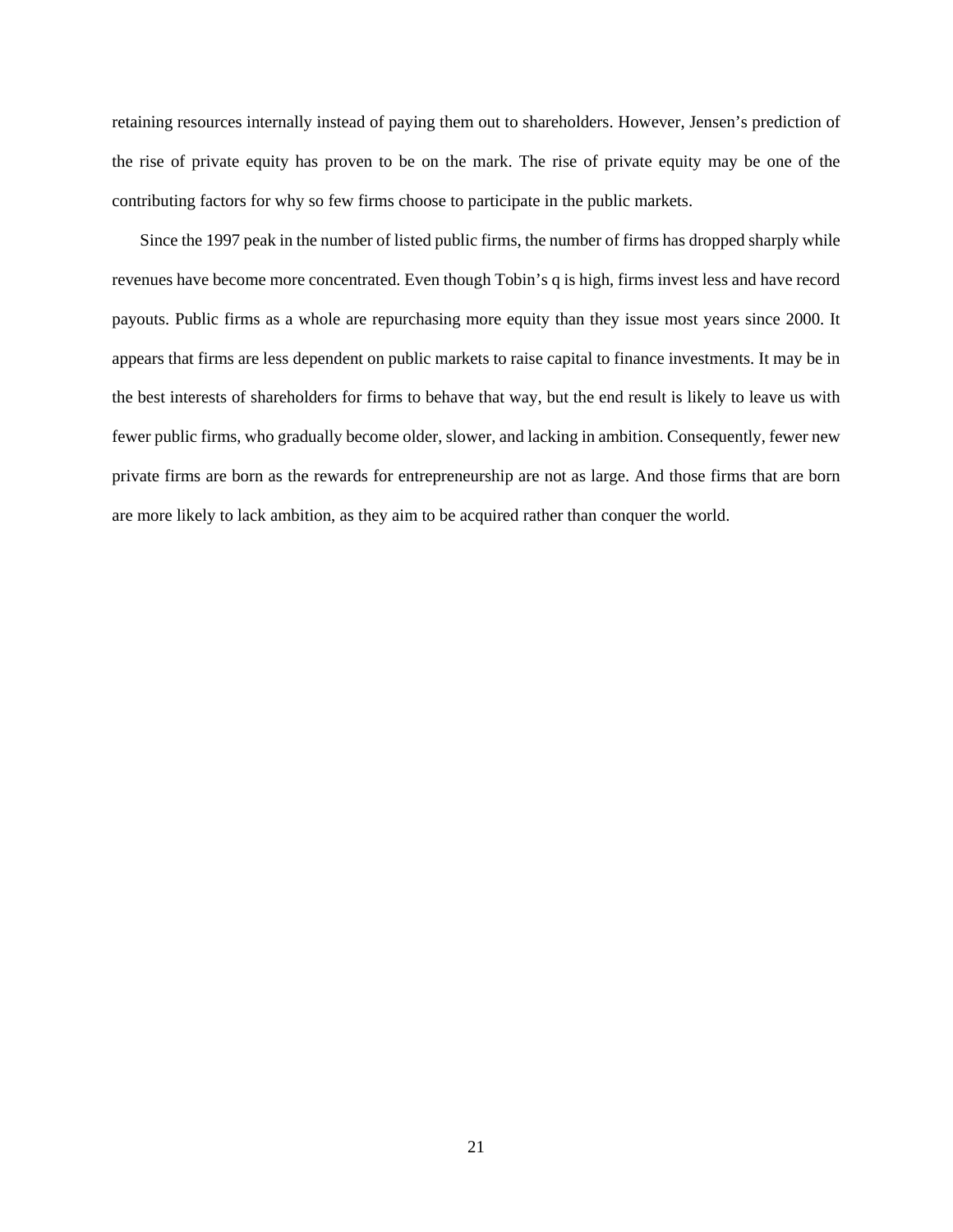## **References**

Bates, Thomas W., Kathleen M. Kahle, and René M. Stulz, 2009, Why do U.S. firms hold so much more cash than they used to?, The Journal of Finance 64(5), 1985-2021.

Biais, Bruno, and Richard C. Green, 2007, The microstructure of the bond market in the 20<sup>th</sup> century, working paper.

Blonigen, Bruce A., and Justin R. Pierce, 2016, Evidence for the effects of mergers on market power and efficiency, NBER working paper.

Chen, Hsuan-Chi, Na Dai, and John D. Schatzberg, 2010, The choice of selling mechanism: PIPEs versus SEOs, Journal of Corporate Finance 16, 104-119.

Corrado, Carol, Charles Hulten, and Daniel Sichel, 2009, Intangible capital and U.S. economic growth, Review of Income and Wealth 55(3), 661-685.

Da Silveira, Giovani J.C., 2014, An empirical analysis of manufacturing competitive factors and offshoring, International Journal of Production Economics 150, 163-173.

Davis, Gerald F., 2016, The vanishing American corporation, Berrett Koehler Publishers.

DeAngelo, Harry, Linda DeAngelo, and Douglas J. Skinner, 2004, Are dividends disappearing? Dividend concentration and the consolidation of earnings, Journal of Financial Economics 72, 425-456.

DeAngelo, Harry, Linda DeAngelo, and Douglas J. Skinner, 2008, Corporate payout policy, Foundations and Trends in Finance 3, 95-287.

Denis, David J., and Stephen B. McKeon, 2016, Operating losses and cash holdings, unpublished working paper.

Doidge, Craig, G. Andrew Karolyi, René M. Stulz, 2013. The U.S. left behind? Financial globalization and the rise of IPOs outside the U.S., Journal of Financial Economics 110, 546–573.

Doidge, Craig, G. Andrew Karolyi, and René M. Stulz, 2017, The U.S. listing gap, Journal of Financial Economics 123, 464-487.

Eisfeldt, Andrea A., and Dimitris Papanikolaou, 2014, The value and ownership of intangible capital, American Economic Review: Papers & Proceedings, 104(5), 1-8.

Falato, Antonio, Dalida Kadyrzhanova, and Jae W. Sim, 2013, Rising intangible capital, shrinking debt capacity, and the U.S. corporate saving glut, working paper, Federal Reserve Board.

Fama, Eugene F., and Kenneth R. French, 1997, Industry cost of equity, Journal of Financial Economics, 153-193.

Floyd, Eric, Nan Li, and Douglas J. Skinner, 2015, Payout policy through the financial crisis: The growth of repurchases and the resilience of dividends, Journal of Finance Economics 118, 299-316.

Gao, Xiaohui, Jay R. Ritter, and Zhongyan Zhu, 2013, Where have all the IPOs gone?, Journal of Financial and Quantitative Analysis, 48(6), 1663-1692.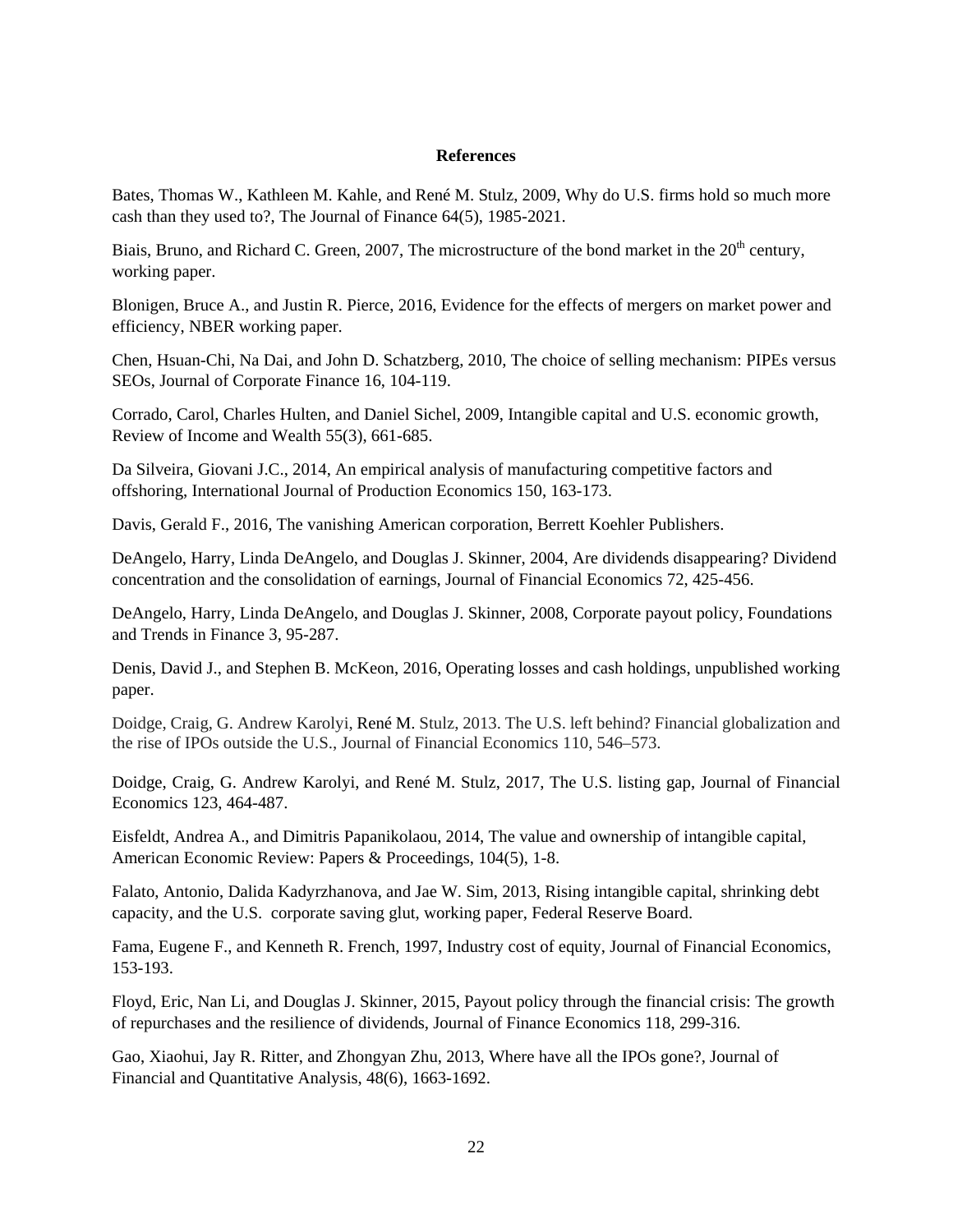Grullon, Gustavo, Yelena Larkin, and Roni Michaely, 2016, Are U.S. Industries Becoming More Concentrated?, unpublished working paper.

Hathaway, Ian, and Robert Litan, 2014, The other aging of America: the Increasing dominance of older firms, Brookings Working Paper.

Jensen, Michael C., 1986, Agency costs of free cash flow, corporate finance, and takeovers, American Economic Review: Papers and Proceedings, 76(2), 323-329.

Jensen, Michael C., 1989, Eclipse of the public corporation, Harvard Business Review 67, 61-74.

Kaplan, Steven N., and Per Stromberg, 2009, Leveraged buyouts and private equity, Journal of Economic Perspectives 22, 121-146.

Levine, Ross, 1997, Financial development and economic growth: Views and agenda, Journal of Economic Literature 35(2), 688-726.

Loderer, Claudio, René M. Stulz, and Urs Waelchi, 2016, Firm rigidities and the decline of growth opportunities, Management Science, forthcoming.

Weild, David, and Edward Kim, 2010, Market structure is causing the IPO crisis – and more, Grant Thornton Capital Markets Series, Grant Thornton International.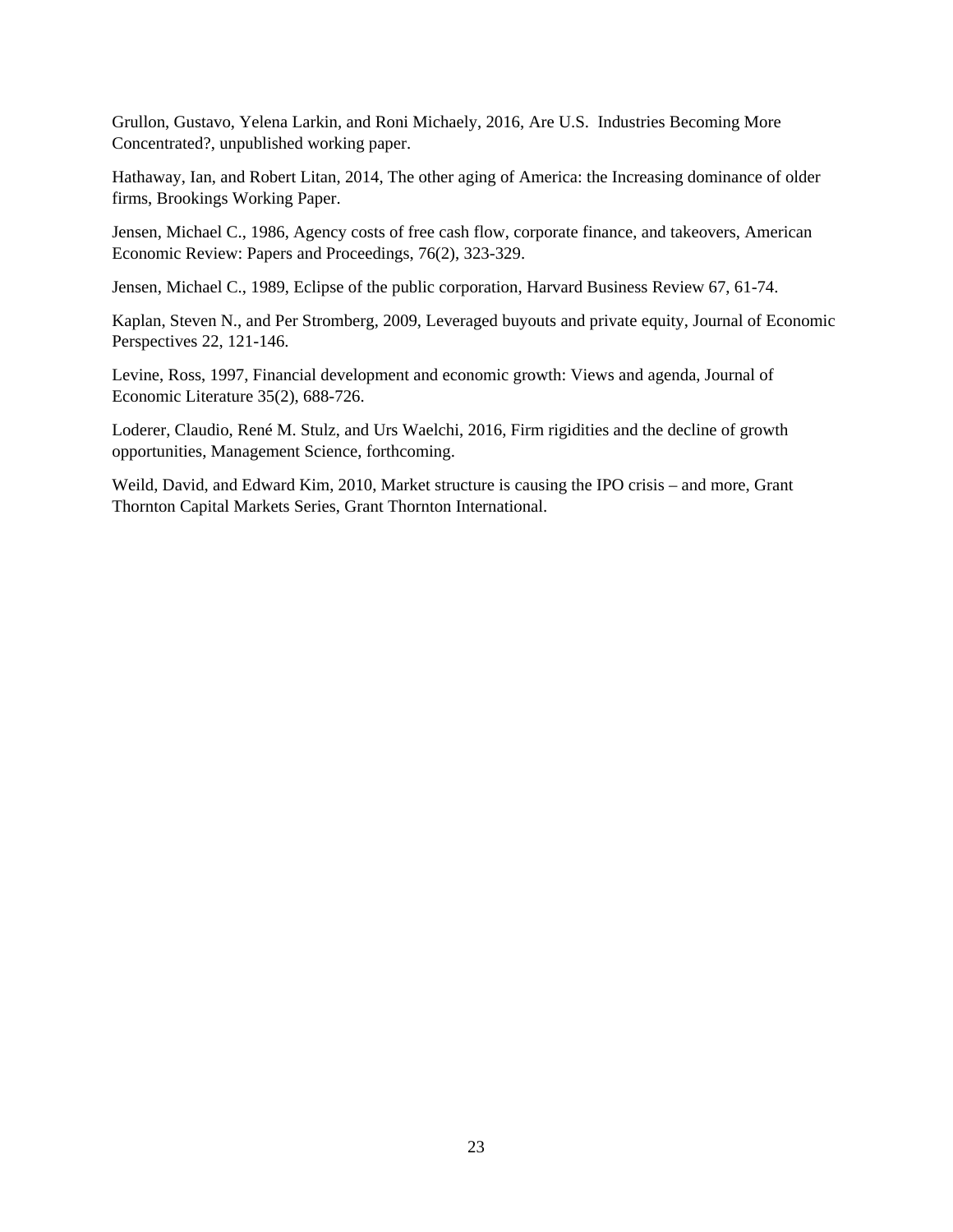# **Appendix**

Unless otherwise noted, data are from the Compustat's Fundamentals Annual data on wrds. Names in parentheses are wrds variable names.

| <b>Variable Name</b>         | <b>Definition</b>                                                                                                                                                                                    |
|------------------------------|------------------------------------------------------------------------------------------------------------------------------------------------------------------------------------------------------|
| Age                          | Number of years since CRSP listing (Source: CRSP)                                                                                                                                                    |
| <b>Valuation</b>             |                                                                                                                                                                                                      |
| Market Cap/GDP               | Market Cap divided by GDP (series GDPA from the U.S. Bureau of Economic<br>Analysis)                                                                                                                 |
| Tobin's Q                    | Book value of assets (at) minus book value of common equity (ceq) plus the<br>market value of common equity (csho*prcc_f)                                                                            |
| Market Cap (000s)            | Price times shares outstanding (prc*shrout) from CRSP, in 2015 dollars                                                                                                                               |
| Small firms                  | Percent of listed firms with market capitalization < \$100M                                                                                                                                          |
| Revenue Herfindahl           | For each 3-digit NAICS in each year, the square of the revenues (revt) of each<br>firm divided by the revenues of all firms in the same NAIC industry, summed<br>over all firms in the same industry |
| <b>Investment</b>            |                                                                                                                                                                                                      |
| Capital Expenditures/assets  | Capital expenditures (capx) / lagged assets                                                                                                                                                          |
| R&D/assets                   | R&D (xrd) / lagged assets. If R&D is missing, it is set equal to 0.                                                                                                                                  |
| <b>Fixed Assets/assets</b>   | Fixed assets (ppent) divided by assets                                                                                                                                                               |
| Inventory/assets             | Inventory (invt) divided by assets                                                                                                                                                                   |
| Cash/assets                  | Cash and marketable securities (che) divided by assets                                                                                                                                               |
| Profitability                |                                                                                                                                                                                                      |
| Operating cash flow/assets   | Operating income before depreciation (oibdp) minus interest (xint) minus taxes<br>(txt), divided by lagged assets                                                                                    |
| Loss firms                   | Percent of firms with net income (ni) less than zero                                                                                                                                                 |
| RD-adjusted cash flow/assets | CF/assets plus RD/assets                                                                                                                                                                             |
| <b>ROA</b>                   | Earnings before extraordinary items divided by assets (ib/at)                                                                                                                                        |
| <b>Financing</b>             |                                                                                                                                                                                                      |
| Book leverage                | Long term debt (dltt) plus debt in current liabilities (dlc), divided by assets (at)                                                                                                                 |
| Market leverage              | Long term debt (dltt) plus debt in current liabilities (dlc), divided by total assets<br>(at) minus book equity (ceq) plus the market value of common equity<br>$(csho*prec_f)$                      |
| Net Leverage                 | Long-term debt (dltt) plus debt in current liabilities (dlc) minus cash (che),<br>divided by assets (at)                                                                                             |
| Negative net leverage dummy  | Percent of firms with negative net leverage                                                                                                                                                          |
| Interest/assets              | Interest expense (xint) divided by lagged assets                                                                                                                                                     |
| No debt firms                | Percent of firms with no long term debt (dltt) or debt in current liabilities (dlc)                                                                                                                  |
| Net equity issuance          | Sales of equity (sstk) minus purchases of equity (prstkc), divided by lagged assets                                                                                                                  |
| Ownership                    |                                                                                                                                                                                                      |
| Institutional ownership      | Percent of shares outstanding held by institutions (Source: Thomson Financial<br>13f data)                                                                                                           |
| Blockholder                  | Percent of firms with an institutional owner who holds 10 percent or more of<br>outstanding shares (Source: Thomson Financial 13f data)                                                              |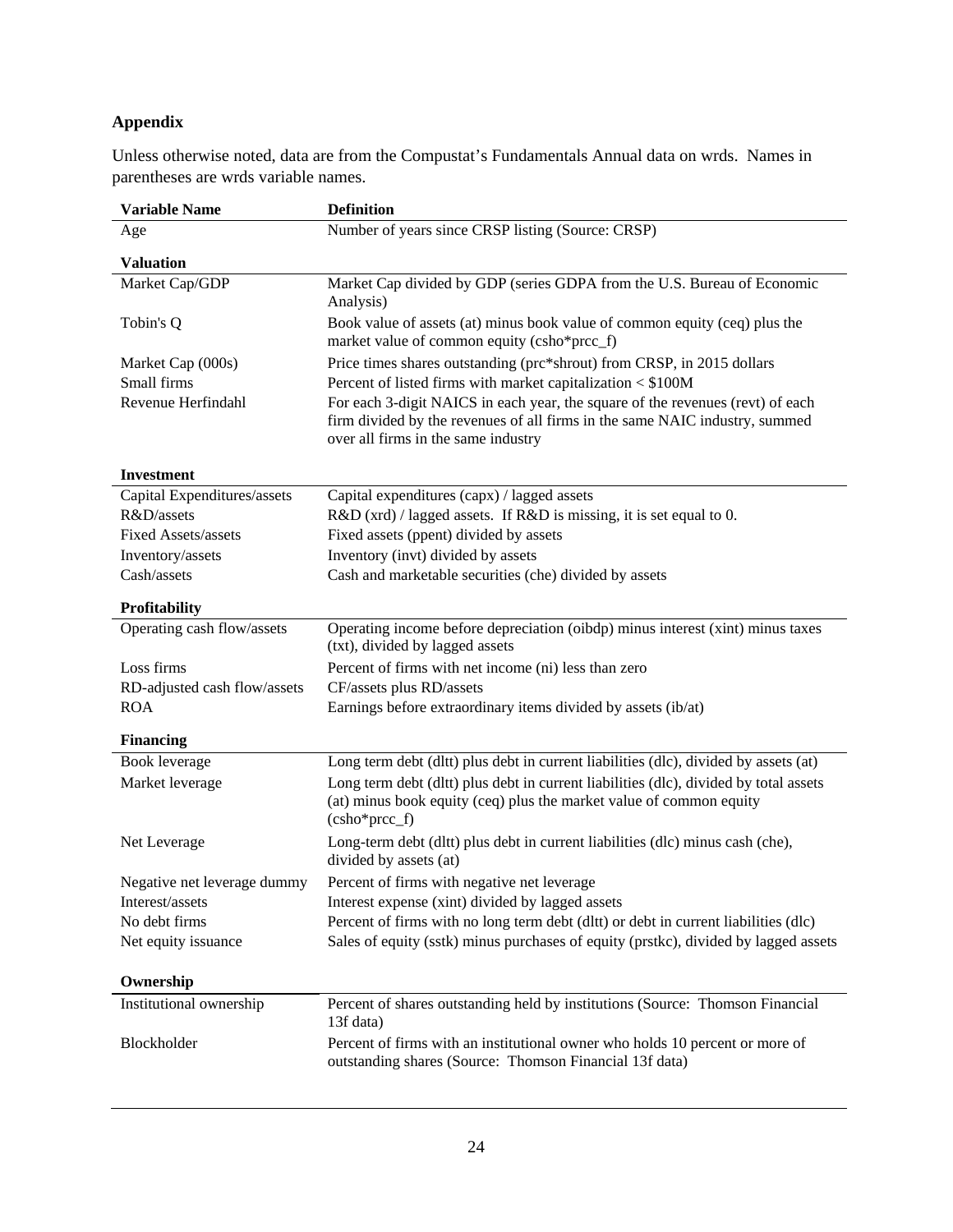| Dividend paying firms | Percent of firms that pay dividends $(dvc > 0)$                                                      |
|-----------------------|------------------------------------------------------------------------------------------------------|
| Dividends/assets      | Annual cash dividends on ordinary stock (dvc), divided by lagged assets                              |
| Repurchases/assets    | Purchase of stock (prstkc) minus any decrease in preferred stock (pstk), divided<br>by lagged assets |
| Total payout/assets   | $Dvc + prstkc$ , divided by lagged assets                                                            |
| Total payout/NI       | $dvc + prstkc \div divided \div pet \div qc$ (ni)                                                    |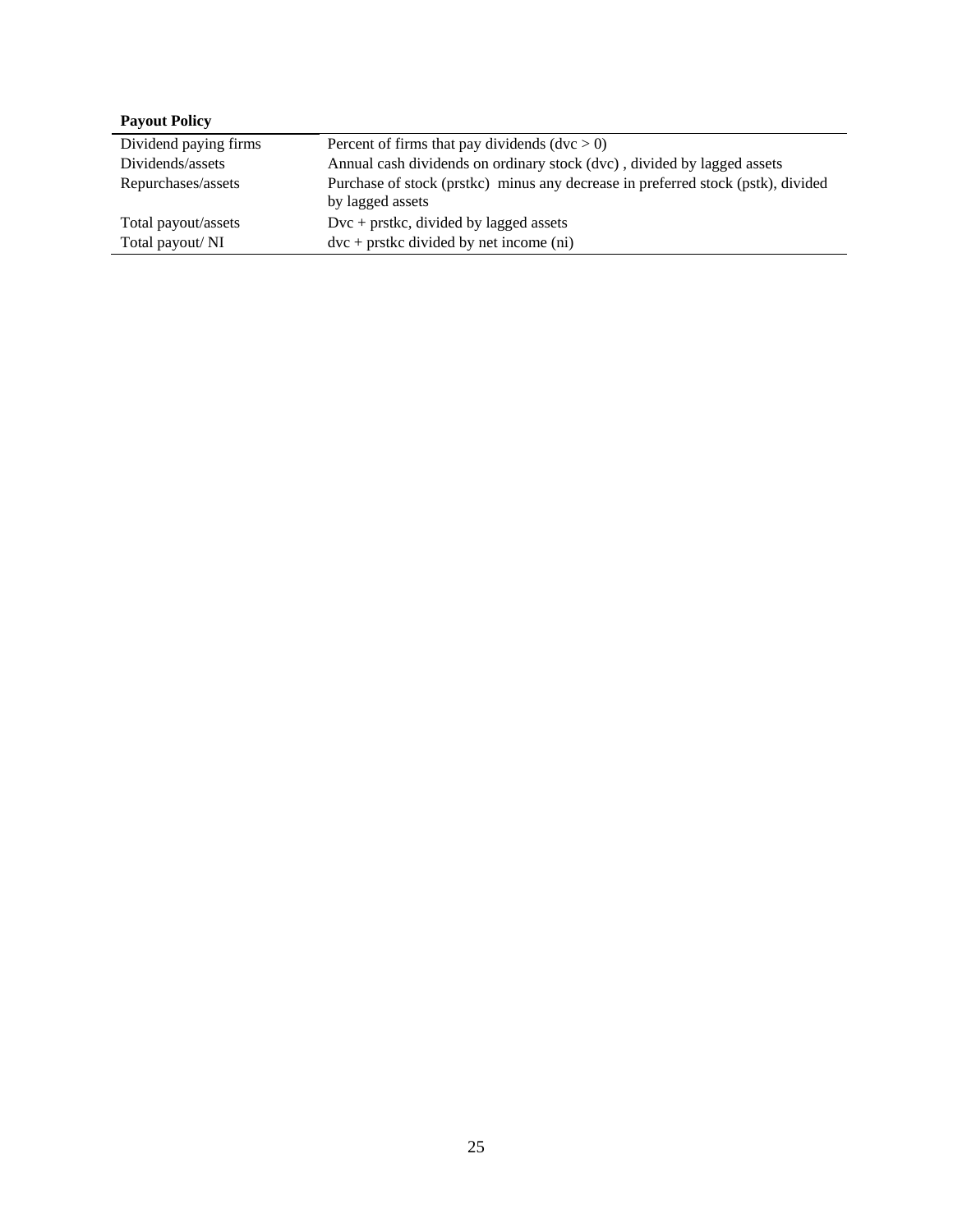

### **Figure 1. Number of firms listed by year on the NYSE, Nasdaq, and Amex and market capitalization from 1975 to 2015.**

The market capitalization is shown in 2015 dollars. The source for number of listings and market capitalization is CRSP data.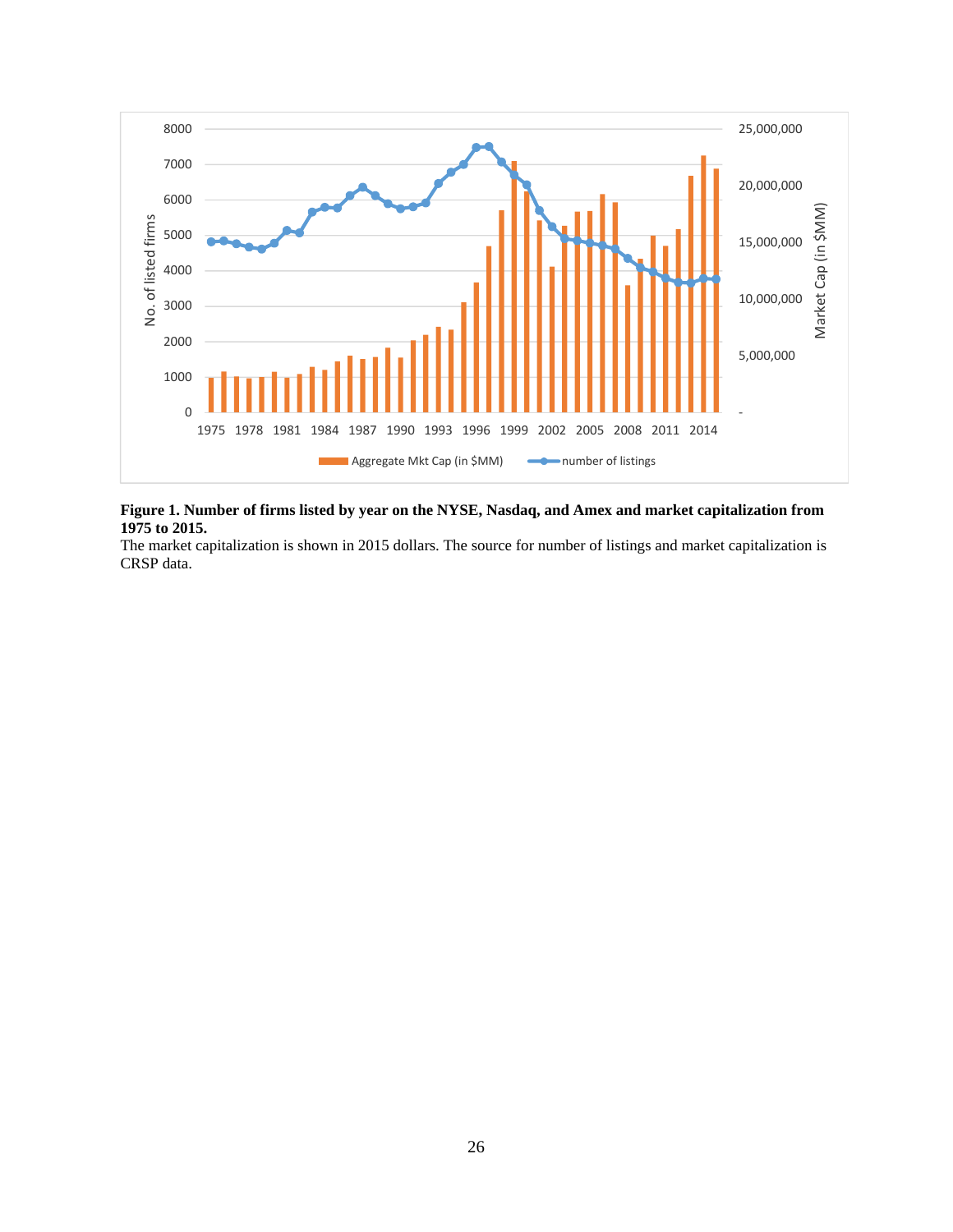

## **Figure 2. Evolution of capital expenditures and R&D from 1975 through 2015.**

Source: The sample is composed of the intersection of listed firms on CRSP for which Compustat data are available. Accounting data are from Compustat. Detailed variable definitions are in the appendix.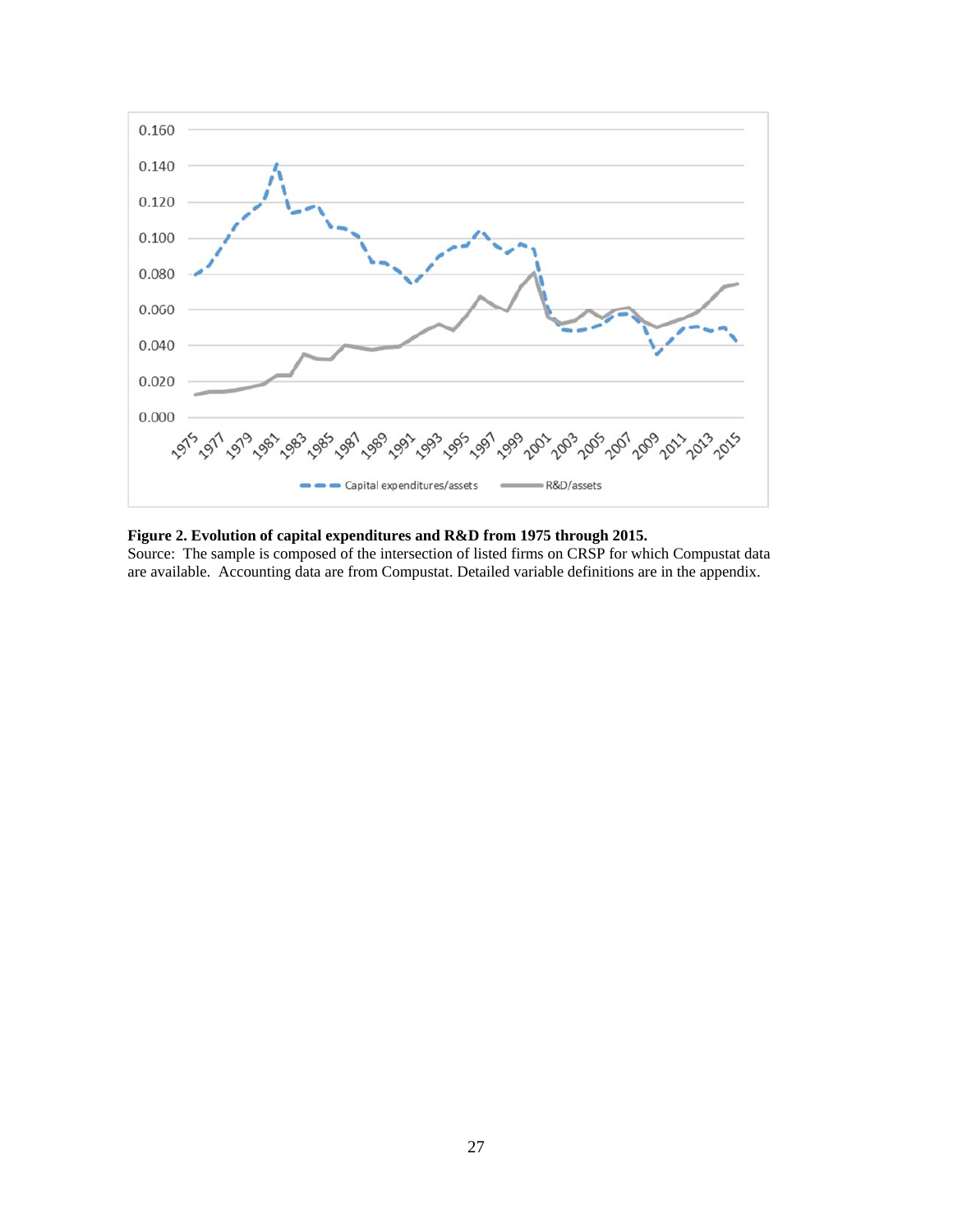

#### **Figure 3. Evolution of fixed assets, inventory, and cash holdings.**

The variables are expressed as fractions of total assets from 1975 to 2015. The sample is composed of the intersection of listed firms on CRSP for which Compustat data are available. Accounting data are from Compustat. Detailed variable definitions are in the appendix.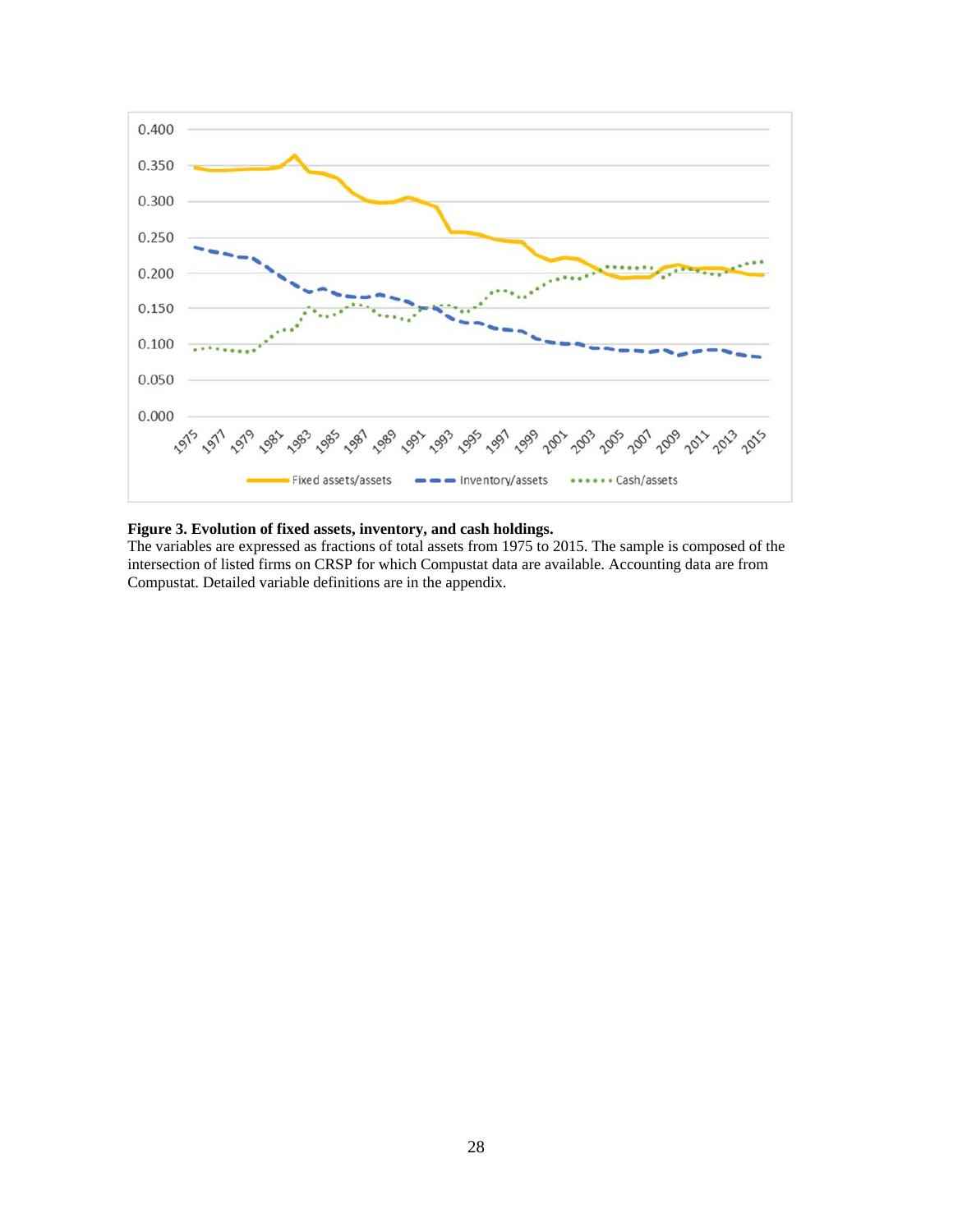

## **Figure 4. Equal- and asset-weighted book leverage, market leverage, and net leverage as a fraction of total assets from 1975 to 2015.**

The numerator of the leverage measures is long-term debt plus debt in current liabilities for equal-weighted and asset-weighted book and market leverage. For net leverage, cash holdings are subtracted from the numerator. The denominator is book assets for book leverage and net leverage; for market leverage, it is book assets minus book equity plus market value of equity. The sample is composed of the intersection of listed firms on CRSP for which Compustat data are available. Accounting data are from Compustat. Detailed variable definitions are in the appendix.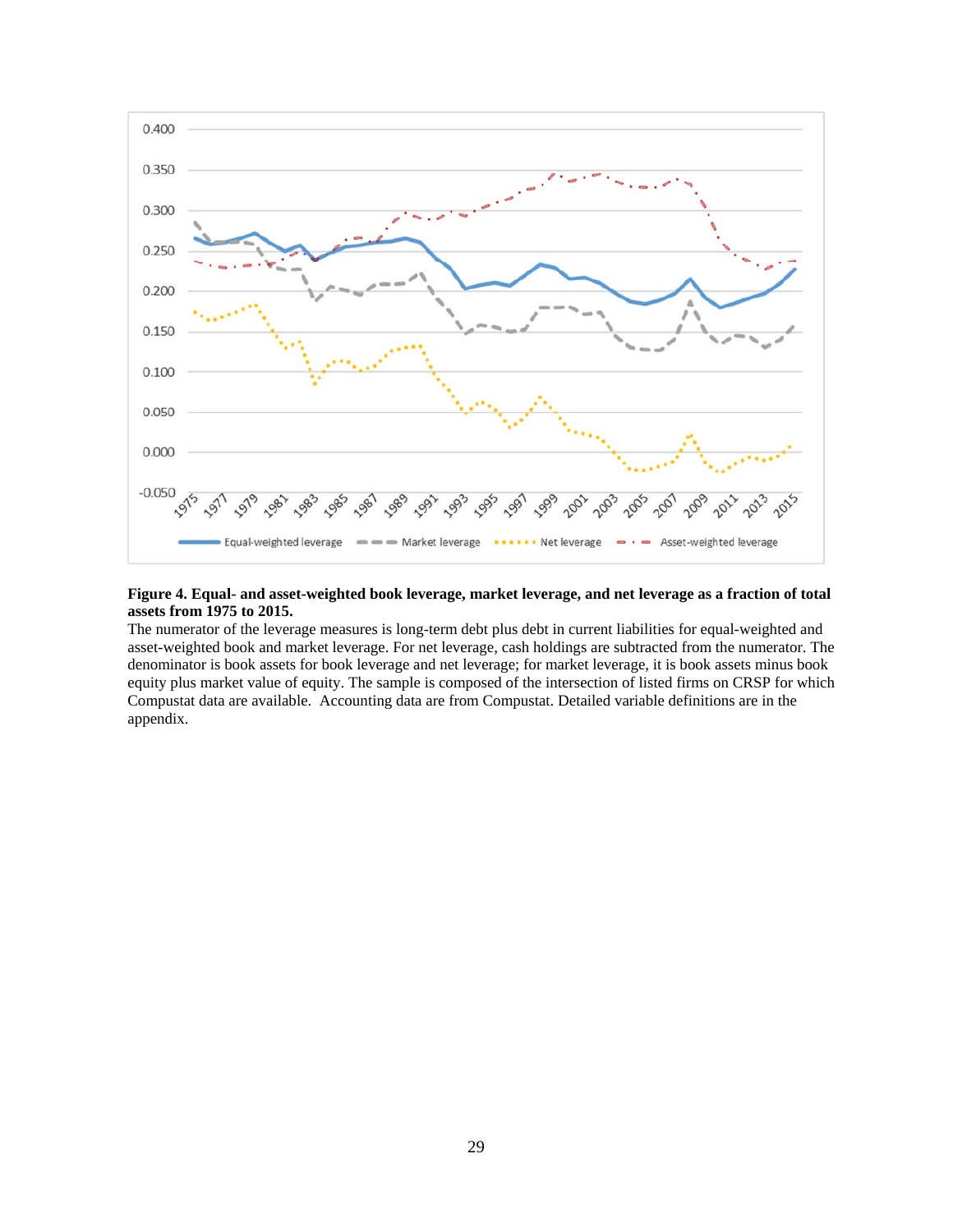



### **Figure 5. Dividends and repurchases.**

The top panel shows the fraction of firms that pay dividends and the ratio of dividends to net income, while the bottom panel examines the evolution of dividends, repurchases and total payout (all as a fraction of total assets) from 1975 through 2015. Detailed variable definitions are in the appendix. Source: The sample is composed of the intersection of listed firms on CRSP for which Compustat data are available. Accounting data are from Compustat.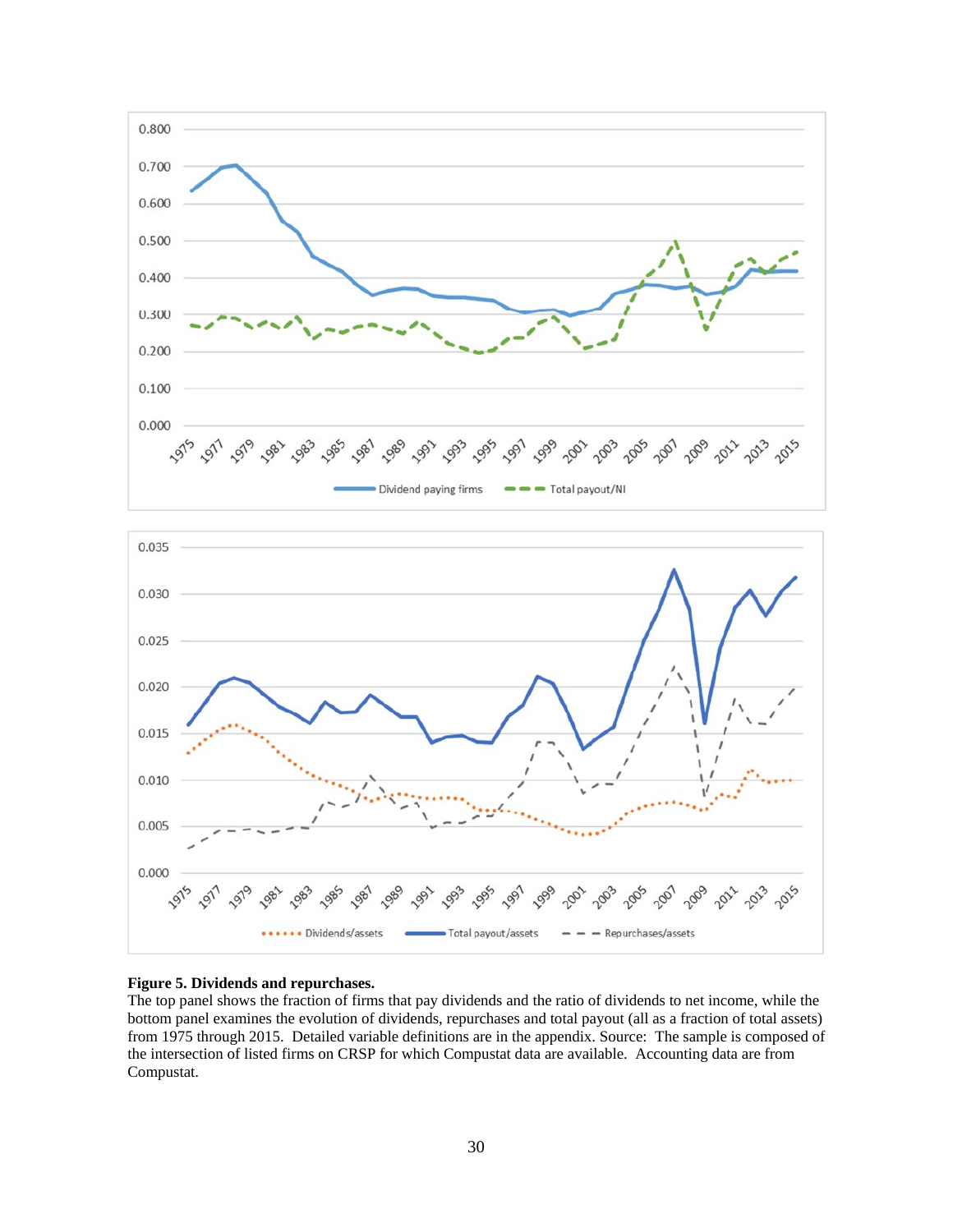#### **Table 1: Mean Characteristics**

Detailed descriptions of the variables are provided in the Appendix. \*\*\* indicates significance at the 1% level, \*\* at the 5% level, and \* at then 10% level.

|                              |         |           |           | t-test   | t-test   | t-test   |
|------------------------------|---------|-----------|-----------|----------|----------|----------|
|                              | 1975    | 1995      | 2015      | 75 vs 95 | 95 vs 15 | 75 vs 15 |
| No. of listed firms          | 4,819   | 7,002     | 3,766     |          |          |          |
| Age                          | 10.9    | 12.2      | 18.4      | ***      | ***      | ***      |
| <b>Valuation</b>             |         |           |           |          |          |          |
| Market Cap/GDP               | 38.4%   | 78.0%     | 116.2%    | ***      | ***      | ***      |
| Tobin's Q                    | 0.769   | 1.731     | 1.639     | ***      | $**$     | ***      |
| Market Cap (000s)            | 662,807 | 1,400,079 | 5,752,858 | ***      | ***      | ***      |
| Small firms                  | 61.5%   | 43.9%     | 22.6%     | ***      | ***      | ***      |
| Revenue Herfindahl           | 1391.5  | 811.7     | 1179.5    | ***      | ***      | ***      |
| <b>Investment</b>            |         |           |           |          |          |          |
| Capital Expenditures/assets  | 8.0%    | 9.6%      | 4.2%      | ***      | ***      | ***      |
| R&D/assets                   | 1.3%    | 5.7%      | 7.5%      | ***      | ***      | ***      |
| <b>Fixed Assets/assets</b>   | 34.7%   | 25.4%     | 19.7%     | ***      | ***      | ***      |
| Inventory/assets             | 23.6%   | 12.9%     | 8.2%      | ***      | ***      | ***      |
| Cash/assets                  | 9.2%    | 15.6%     | 21.6%     | ***      | ***      | ***      |
| Profitability                |         |           |           |          |          |          |
| Operating cash flow/assets   | 8.5%    | 2.9%      | $-4.2%$   | ***      | ***      | ***      |
| Loss firms                   | 13.6%   | 29.4%     | 37.2%     | ***      | ***      | ***      |
| RD-adjusted cash flow/assets | 9.8%    | 8.6%      | 3.3%      | ***      | ***      | ***      |
| <b>ROA</b>                   | 4.3%    | $-3.3%$   | $-8.3%$   | ***      | ***      | ***      |
| <b>Financing</b>             |         |           |           |          |          |          |
| Book leverage                | 26.6%   | 21.0%     | 22.7%     | ***      | ***      | ***      |
| Market leverage              | 28.5%   | 15.5%     | 15.8%     | ***      |          | ***      |
| Net leverage                 | 17.4%   | 5.4%      | 1.3%      | ***      | ***      | ***      |
| Negative net leverage dummy  | 23.7%   | 39.7%     | 43.1%     | ***      | ***      | ***      |
| Interest/assets              | 2.6%    | 2.7%      | 1.8%      | $***$    | ***      | ***      |
| No debt firms                | 6.1%    | 12.7%     | 17.3%     | ***      | ***      | ***      |
| Net equity issuance          | 0.5%    | 25.2%     | 17.8%     | ***      | ***      | ***      |
| Ownership                    |         |           |           |          |          |          |
| Institutional ownership*     | 17.7%   | 29.8%     | 50.4%     | ***      | ***      | ***      |
| Blockholder*                 | 11.9%   | 19.5%     | 32.0%     | ***      | ***      | ***      |
| <b>Payout Policy</b>         |         |           |           |          |          |          |
| Dividend paying firms        | 63.5%   | 34.0%     | 41.9%     | ***      | ***      | ***      |
| Dividends/assets             | 1.3%    | 0.7%      | 1.0%      | ***      | ***      | ***      |
| Repurchases/assets           | 0.3%    | 0.6%      | 2.0%      | ***      | ***      | ***      |
| Total payout/assets          | 1.6%    | 1.4%      | 3.2%      | ***      | ***      | ***      |
| Total payout/NI              | 27.1%   | 20.5%     | 47.0%     | ***      | ***      | ***      |

\* indicates that data is not available in 1975, in which case we insert values for the first year data is available